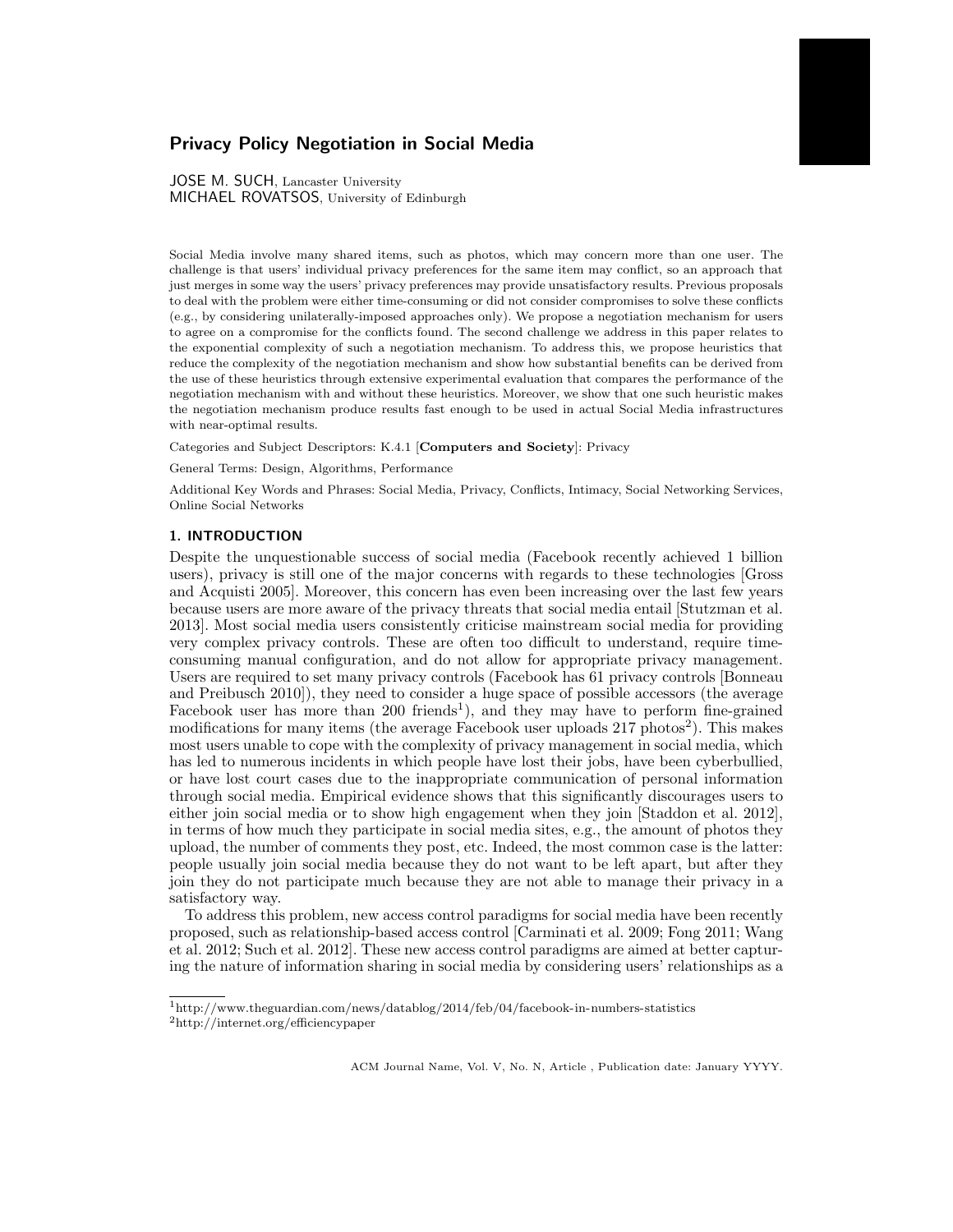central concept. This is supported by many studies that provide evidence that user relationships are the main factor that drives human disclosure of personal information [Houghton and Joinson 2010; Wiese et al. 2011; Duck 2007; Strahilevitz 2005], and that they should play a crucial role when defining access control mechanisms for social media [Gates 2007]. In particular, privacy policies in relationship-based access control are neither defined based on individual persons nor on their roles, but on the relationships — and specifically the strength of the relationships or intimacy — that a user has to other users.

The main limitation of state-of-the-art relationship-based access control models is that they only support single user decisions [Such et al. 2014]. That is, these proposals assume that only one user takes the decision of whether or not to grant access to an item. This user is usually the one who uploads the item or shares it in some other way. However, what should we do when the definition of a privacy policy involves more than one user? This is an issue that arises frequently — e.g., when photos depict different people, so that the individual privacy preferences of all of them should be respected when deciding who should be able to view them. The problem is that individual privacy preferences may conflict, as the people in the photo may want to share it with different audiences.

Empirical evidence [Wisniewski et al. 2012] shows that users do actually negotiate among themselves to achieve a *compromise* to solve these conflicts. However, they are forced to do that manually (e.g., phone calls, SMS, etc.) for each and every item and for each and every conflict, which becomes an unmanageable burden on them because of the large number of possible shared items [Thomas et al. 2010] and the large number of possible accessors to be considered by users [Quercia et al. 2012]. Few previous works have proposed mechanisms to deal with this problem such as [Wishart et al. 2010; Squicciarini et al. 2009; Carminati and Ferrari 2011; Hu et al. 2012], but these are either time-consuming or do not allow compromises to solve these conflicts  $-$  e.g., the one that uploads the item *unilaterally* imposes a privacy policy or a way to achieve a solution to the conflicts, which leads to unsatisfactory or unacceptable solutions for the other users involved.

Automated negotiation has been satisfactorily used in many other domains to help users reach compromises to resolve conflicts [Lopes et al. 2008]. In this paper, we propose the first automated method to detect conflicts in relationship-based privacy policies and resolve them using a negotiation mechanism to find adequate compromises. The preferences that determine negotiation behaviour are based on the strength of the relationships among users. As proven by recent experiments [Wiese et al. 2011], and in line with state-of-theart relationship-based access control mechanisms [Carminati et al. 2009; Fong 2011; Wang et al. 2012], this is the most important factor that users consider when deciding what information to disclose. Moreover, our mechanism uses the well-studied one-step negotiation protocol [Rosenschein and Zlotkin 1994] and strategies which are known to be complete, efficient and stable.

The second main challenge we address in this paper relates to the inherent complexity of considering the space of all possible deals users may achieve to solve the conflicts so that the results are optimal. In particular, we show in this paper that this space grows exponentially in the number of conflicts that need to be negotiated for. This is very important because this could prevent the mechanism from being used in actual Social Media infrastructures, as it would be too slow for users to be able to run the mechanism in real-time when they are posting items in the particular Social Media infrastructure.

We overcome the complexity problem by developing a number of suitable heuristics. The aim is to reduce the space of all possible deals users may achieve to only those most promising, so that the complexity is reduced while the outputs of the negotiation mechanism remain near-optimal. Through an extensive experimental comparison of the performance of the negotiation mechanism with and without heuristics, we show that they provide a significant search space reduction while remaining near-optimal. One particular heuristic is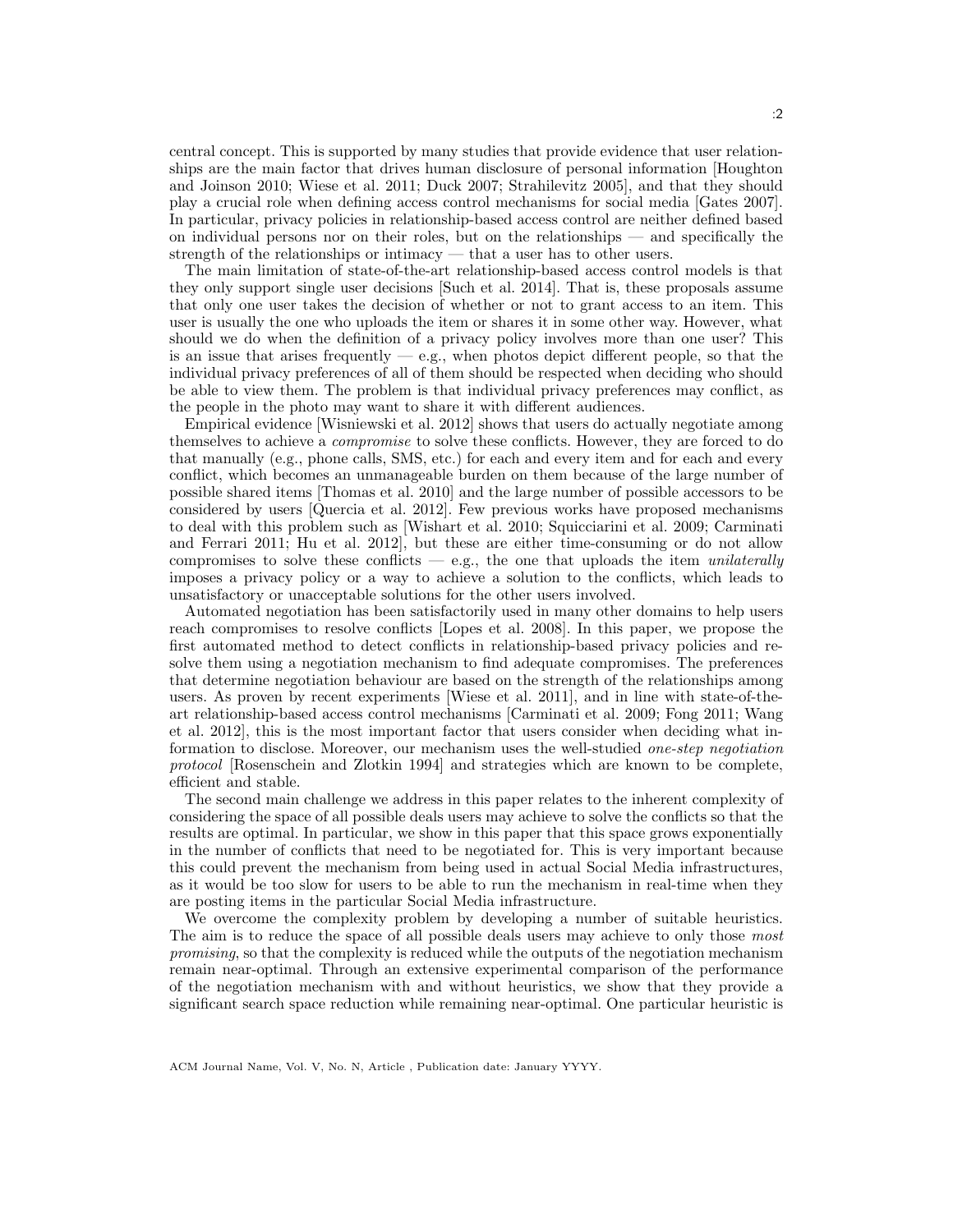able to produce results very close to the optimal fast enough to be used in real-world social media.

The remainder of the paper is structured as follows. Section 2 introduces the concept of intimacy and policies for relationship-based access control. Section 3 provides a brief overview of the mechanism. Section 4 describes the method used to detect conflicts. Section 5 proposes the model for ranking possible negotiation outcomes based on existing empirical evidence. Section 6 describes the negotiation mechanism and its complexity. Section 7 introduces the heuristics we propose to reduce the complexity of the problem. Section 8 presents the experiments we conducted and discusses the results obtained. Section 9 reviews the related literature. Finally, Section 10 presents some concluding remarks and describes possible avenues for future work.

# 2. BACKGROUND

We consider a set of agents  $Ag = N \cup T$ , where a pair of negotiating agents  $N = \{a, b\}$ negotiate whether they should grant a set of *target* agents  $T = \{i_1, \ldots, i_n\}$  access to a particular item it. For simplicity and without loss of generality, we will consider only a negotiation for one item throughout this paper – for example, a photo that depicts the two users which agents  $a$  and  $b$  are representing  $-$  and hence, we do not include any additional notation for the item in question. The problem we are considering is how  $a$  and  $b$  can detect whether their individual privacy preferences for the item are conflicting<sup>3</sup>, and if they are conflicting, how a and b can achieve an agreement on which agents in  $T$  should be granted access to this item.

Negotiating agents have the individual privacy preferences of their users about the item — i.e., to whom of their online friends users would like to share the item if they were to decide it unilaterally. In this paper, we use relationship-based access control [Carminati et al. 2009; Fong 2011; Wang et al. 2012] because this type of access control has emerged as an appropriate way to capture the nature of individual sharing preferences in Social Media, and because it makes the link between individual preferences and our proposed mechanism more intuitive. However, other existing approaches to access control in Social Media — such as the group-based access control models of mainstream Social Media infrastructures (like Facebook lists or Google+ circles), or (semi-)automated approaches like [Fang and LeFevre 2010; Squicciarini et al. 2011; Danezis 2009] — can also be used in conjunction with our proposed mechanism, as we will be pointing out at different points in this paper<sup>4</sup>.

#### 2.1. Intimacy

Relationship-based access control models how agents' preferences about disclosure are formed based on the concept of *relationship strength* (or *intimacy*<sup>5</sup>) between two persons [Granovetter 1973]. This is because in the domain of social networks, there is strong evidence that individuals' willingness to share a particular item with another individual is related to how close/intimate their relationship is [Green et al. 2006; Strahilevitz 2005; Houghton and

<sup>3</sup>Note that we focus on detecting conflicts once we know the parties that co-own an item and have their individual privacy preferences for the item. We are, however, not proposing a method to automatically detect which items are co-owned and by whom they are co-owned. This is a different problem that is out of the scope of this paper.

<sup>4</sup>Note that privacy policies defined using any such approach specify the actions that are permitted for particular users and a privacy policy can be reconstructed from the actions permitted for particular users, which is needed to reconstruct privacy policies once an agreement on the actions allowed for particular users is achieved, as we detail later on when the negotiation mechanism is presented. Note also that our mechanism does not even need users to specify their individual privacy preferences for each and every item, users could specify their preferences for groups or categories of items, e.g., users could specify the same preferences for all the photos in a photo album.

<sup>5</sup>Over the course of this article, we shall use relationship strength, tie strength, and intimacy as equivalents.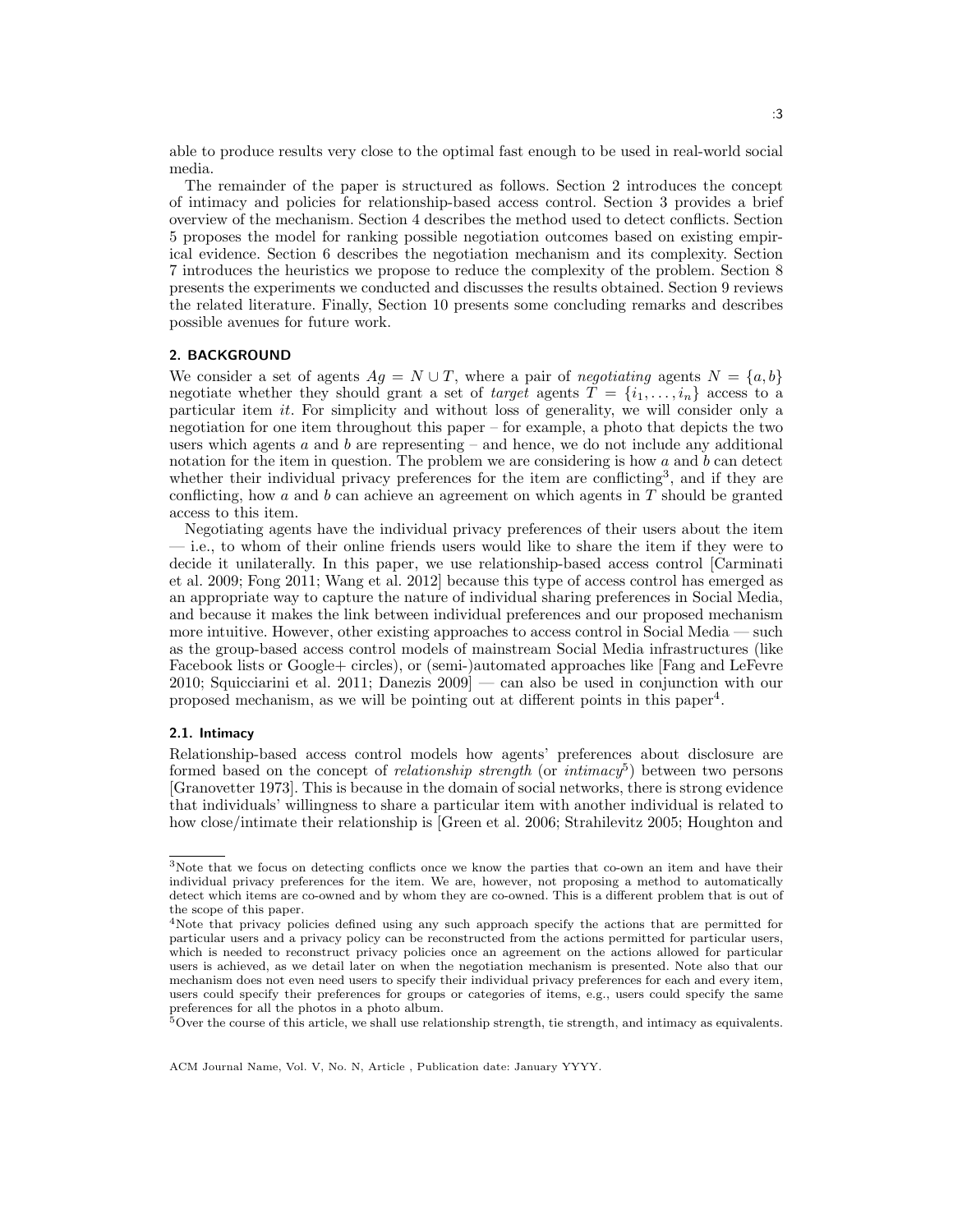Joinson 2010; Wiese et al. 2011]. It is important to note that intimacy does not equal social distance, which is usually measured as the number of hops (friends) between two users that are not necessarily directly connected with each other. Instead, intimacy is the measure of the relationship strength between two directly connected friends. Intimacy can also be transitive under certain conditions [White and Houseman 2002], so some particular non-directly connected friends may have non-zero intimacy. The rest of non-directly connected friends who do not meet the conditions to have a transitive intimacy would have no intimacy at all — e.g., they would have an intimacy value of 0.

Intimacies in Social Media can be accurately estimated from content users have previously published, using tools that obtain intimacies automatically for Facebook [Gilbert and Karahalios 2009; Fogués et al. 2014]; Twitter [Gilbert 2012]; and the like. These tools consider variables like the time elapsed since the last communication between two users, links shared, number of private messages exchanges, photos together, and many others — please refer to any of these tools to know more about how they work. Even if these tools are not used, users can be asked to self-report their intimacies to their friends, but this would obviously mean more burden on the users. We formally represent the intimacy of two agents as follows:

Definition 2.1. Given two agents  $a, b \in Ag$ , and a maximum integer intimacy value  $\mathcal{Y}$ , the *intimacy* between a and b is given as  $int(a, b)$ , where  $int : Ag \times Ag \rightarrow [0, \mathcal{Y}]$ .

The maximum possible intimacy  $\mathcal Y$  depends on the scale used by the particular methods/tools used to obtain intimacy. For example, in Fogués et al. [Fogués et al. 2014]  $\mathcal{Y} = 5$ (that is, six levels of intimacy, which would map to, for instance, the friend relationship as: 0-no relationship, 1-acquaintance, 2-distant friend, 3-friend, 4-close friend, 5-best friend).

### 2.2. Relationship-based Privacy Policies

Privacy policies in relationship-based access control [Carminati et al. 2009; Fong 2011; Wang et al. 2012; Such et al. 2012] consider different relationship types  $R = \{r_1, \ldots, r_l\}$  — e.g., family, friends, colleagues, etc. — as well as a mapping  $r: U \times U \to \overline{R}$  so that  $r(a, b)$  is the relationship type between users  $a$  and  $b$ . Privacy policies in relationship-based access control also consider the intimacy (or strength of the relationships) that a user has to other social media users but contextualised within each relationship type. In particular, privacy policies define a different intimacy threshold that users of each relationship type must have with the user that defines the privacy policy to access the specific item<sup>6</sup>.

*Definition* 2.2. A privacy policy is a tuple  $P = \langle \theta_1, \dots, \theta_{|R|}, E \rangle$ , where  $\theta_j \in [0, \mathcal{Y}]$  is the intimacy threshold for the relationship type  $r_j \in R$ , and  $E \subseteq T$  is the set of exceptions to the policy.

We denote  $P_a$  as the preferred privacy policy of the user which agent  $a \in Ag$  is representing. For instance, given the set of relationship types  $R = \{$  friends, colleagues, family $\},$ negotiating user a could have the privacy policy  $P_a = \langle 0, 4, 0, \emptyset \rangle$ , so that all friends, close colleagues, and all family members can access the item (assuming  $\mathcal{Y} = 5$  as stated above). Another example would be that negotiating user a only wants to share with close friends, but not with colleagues or family. This would be represented with the following privacy policy  $P_a = \langle 4, 6, 6, \emptyset \rangle$ , so that only close friends can access the item (no one from family and

<sup>&</sup>lt;sup>6</sup>Note that even if we represent relationship-based policies in its formal and mathematical form in this paper, with a explicit intimacy threshold, that does not mean that users need to set numerical intimacy threshold values. Indeed, graphical user interfaces for relationship-based access control should be usable [Fogues et al. 2015]. For instance, assuming  $\mathcal{Y} = 5$  and the six levels of intimacy stated above, users could just define using a graphical tool they only want to share with close friends, so that the tools translates this decision into an intimacy threshold of 4 for the relationship type friends under the hood.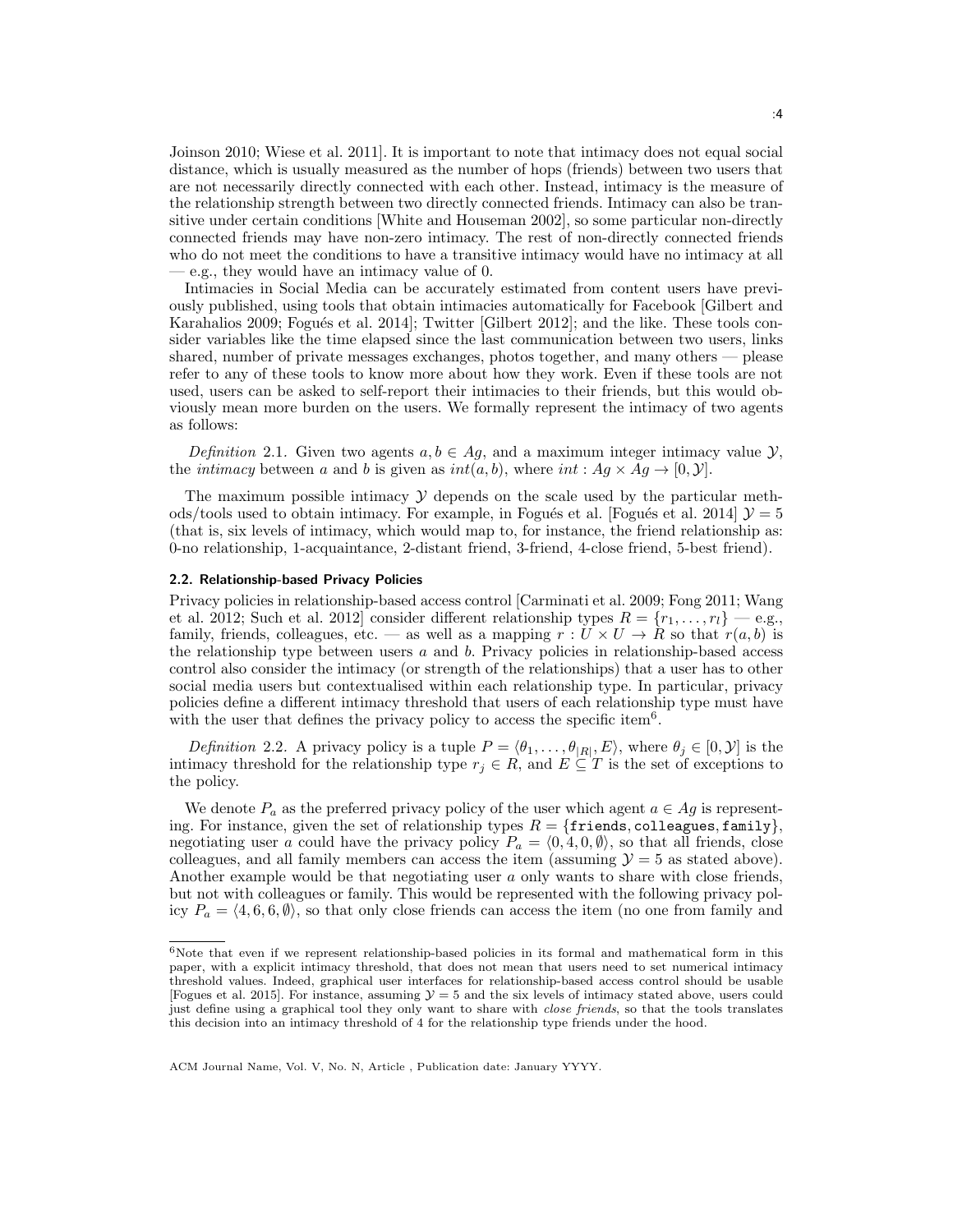colleagues would have enough intimacy with a as  $\mathcal{Y} = 5$  is the maximum possible intimacy in this example). Finally, to showcase the need for exceptions, negotiating user a may have the privacy policy that only close friends can access the item except b, who is also a close friend — e.g.,  $a$  may be organising a surprise birthday party for  $b$ , so that she invites all their close friends to the event but  $b$ , as doing otherwise would mean ruining the surprise. This will be mapped to the privacy policy  $P_a = \langle 4, 6, 6, \{b\} \rangle$ , so that only close friends can access the item (no one from family and colleagues would have intimacy enough) except  $b$ , who is also close friend (i.e., assume  $int(a, b) \ge 4$ ) but who is put as an exception to the policy —  $P_a.E = \{b\}.$ 

### 3. MECHANISM OVERVIEW

The mechanism proposed in this paper takes as inputs the individual privacy policy of each negotiating agent —  $P_a$  for all  $a \in N$  — and the intimacies among agents —  $int(a, b)$  for all  $a, b \in Ag \longrightarrow$ , elicited as described in the previous section. The mechanism has two stages, as shown in Figure 1:

- (1) The individual privacy policies of the negotiating agents are inspected to identify any conflict, as described in Section 4.
- (2) If conflicts are found, then agents run the negotiation mechanism described in sections 5 and 6 to resolve every conflict found.



Fig. 1. Mechanism Overview.

The output  $\vec{o}$  (as described later on) includes all the target agents that are finally granted access to the item after solving all the conflicts found. Note that the output will not be applied straightforwardly. That is, the mechanism is intended to alleviate user burden to conduct a complex negotiation for each and every possible conflict but not to substitute users decisions and remove control from them. Indeed, it has been widely studied and proved that a fully automated approach to handle users privacy in social media is not desirable in general [Vihavainen et al. 2014], so we also followed the same principle for the particular case of multi-party privacy management. Instead of a fully automated approach, the aim of our proposed mechanism is to automatically find conflicts and suggest a solution. This solution is presented<sup>7</sup> back to the users involved to confirm whether they are happy with it

<sup>7</sup>A detailed study on how to best present the information to foster trust in the system is out of the scope of this paper and a very interesting line for future research.

ACM Journal Name, Vol. V, No. N, Article , Publication date: January YYYY.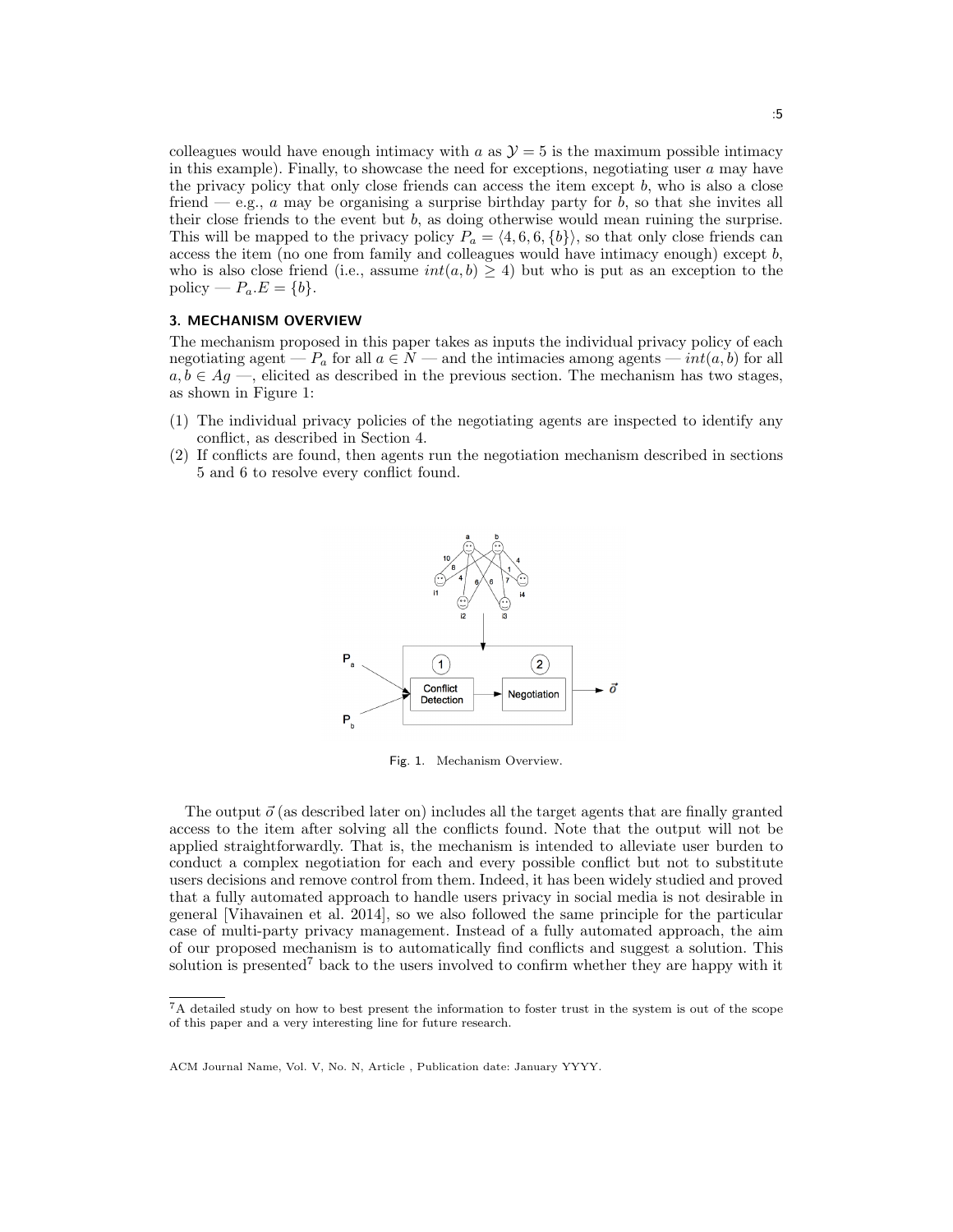or not. If they are happy with it, then it will be applied. Otherwise, users are free to then enter into a manual negotiation to try to solve the conflict<sup>8</sup>.

#### 4. PRIVACY CONFLICT DETECTION

In this section, we describe how conflicts between the preferred privacy policies defined by agents a and b on the item under consideration can be detected. Each agent usually has different intimacies to other agents, so that two privacy policies from two different agents can only be compared in terms of their effects. For instance, suppose that agents a and b have the same preferred privacy policies for a particular item (i.e., these policies have the same intimacy thresholds for the same relationship types). Suppose also that agents  $a$ and b have different intimacies to agent  $i_1$  in T. If agent a has an intimacy with  $i_1$  below the corresponding threshold but agent  $b$  has an intimacy with  $i_1$  above the threshold, their individual decisions on whether to grant access to  $i_1$  would be different. A similar example can be constructed for the case where the two policies are different but, because of the individual intimacies of agents  $a$  and  $b$  to other agents in  $T$ , they suggest the same decision. Thus, we need to consider the effects that each particular policy has on the set of target agents T to determine whether or not the policies of two negotiating agents are in conflict. That is, we need to know which agents are granted/denied access by a given policy.

Privacy policies dictate a particular action to be performed when an agent in  $T$  tries to access the item. Assuming a set of available<sup>9</sup> actions  $\Pi = \{0, 1\}$ , so that 0 means denying access to the item and 1 means granting access to the item, the action to perform according to a given privacy policy is determined as follows:

*Definition* 4.1. Given an agent  $a \in Ag$ , its privacy policy  $P_a = \langle \theta_1, \ldots, \theta_{|R|}, E \rangle$ , an agent  $i \in T$ , and a set of actions  $\Pi$ , we define the function  $act_a: T \to \Pi$ , so that<sup>10</sup>:

$$
act_a(i) = \begin{cases} 1 & \text{iff } int(a, i) \ge P_a \cdot \theta_{r(a, i)} \land i \notin P_a \cdot E \\ 0 & \text{otherwise} \end{cases}
$$

We also consider so-called *action vectors*  $\vec{v} \in \Pi^n$ , i.e. complete assignments of actions to all agents in T, so that v[i] denotes the action for  $i \in T$ . When a privacy policy is applied to  $T$ , it produces such an action vector:

Definition 4.2. The action vector induced by privacy policy  $P_a$  of negotiating agent a in T is  $\vec{v_a}$ , where  $v_a[i] = act_a(i)$ .

We now consider the following problem: agents  $a$  and  $b$  have their own privacy policies for the same item, and the effect of these policies leads to different action vectors, e.g.,

$$
act_a(i) = \begin{cases} 1 & \text{if } i \text{ is in a group that is granted access and} \\ & i \text{ is not blocked individually} \\ 1 & \text{if } i \text{ is granted access individually} \\ 0 & \text{otherwise} \end{cases}
$$

 $8$ Note also that if the inputs of the mechanism might change some time after a solution has been agreed e.g., a negotiating agent befriends another or a negotiating agent changes its individual privacy policy, the mechanism could run again and another negotiation could take place if new conflicts are created because of the changes.

<sup>9</sup>Mainstream social media (Facebook, Google+, etc.) and relationship-based access control models (like the ones cited above) focus on modelling decisions only about granting/denying access to an item. An interesting path for future research would be to consider other types of access privileges like "read but not re-share" etc.

 $10$ This function will be different depending on the access control model used. For instance, in group-based access control (like Facebook lists) this function could be specified as: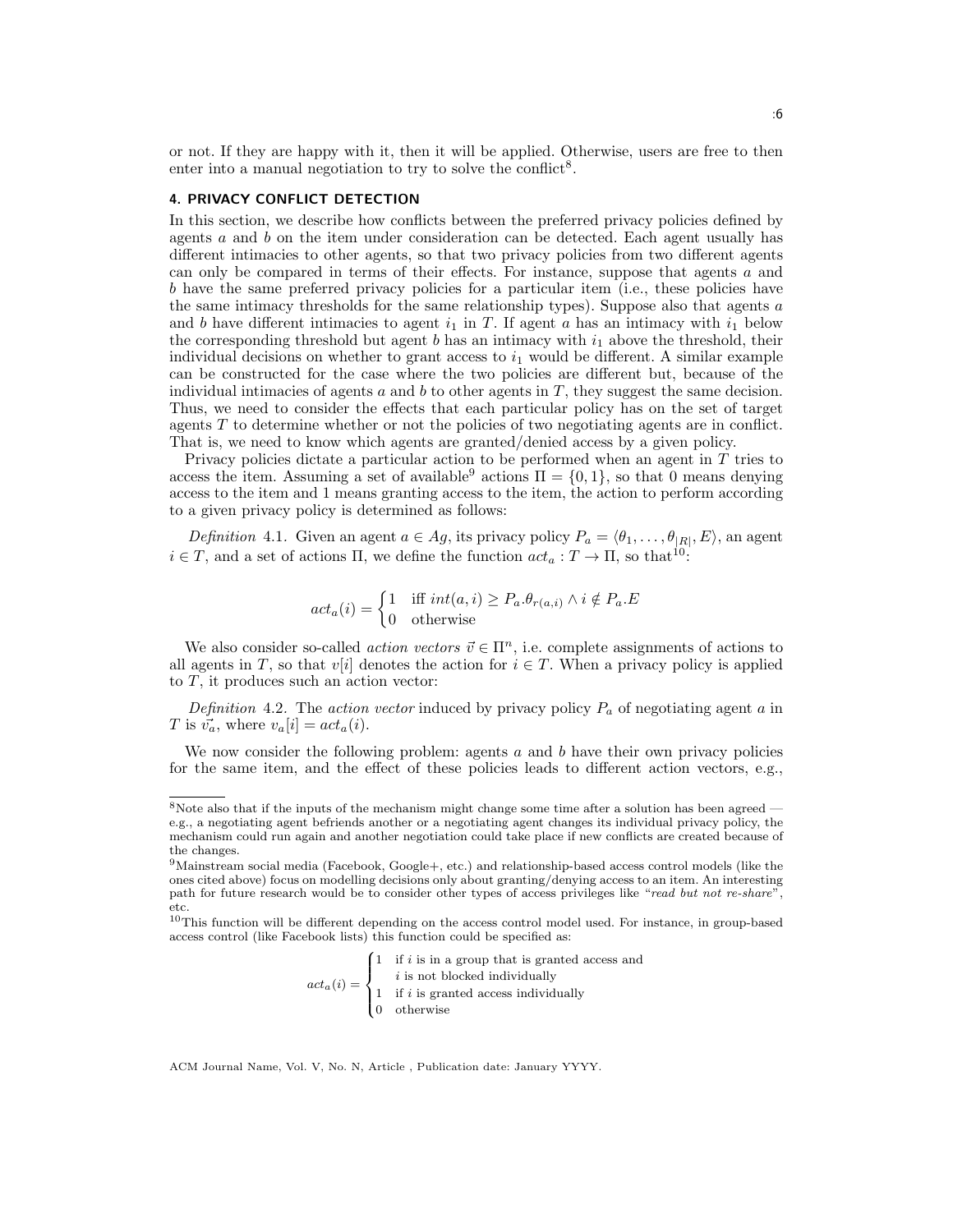there are target agents who are granted access according to one policy but denied access according to the other. In this case, we say that these two privacy policies are in conflict:

Definition 4.3. Given agents  $a$  and  $b$ , their preferred privacy policies for the item under negotiation  $P_a$  and  $P_b$ , and the action vectors induced by  $P_a$  and  $P_b$ , which are  $\vec{v}_a$  and  $\vec{v}_b$ respectively, we say that  $P_a$  and  $P_b$  are in conflict with respect to the item under negotiation iff  $\vec{v}_a \neq \vec{v}_b$ .

Further, we say that the *agents in conflict* is the set  $\mathcal{C} = \{i \in T \mid v_a[i] \neq v_b[i]\}.$  The complexity of the conflict detection mechanism is  $\mathcal{O}(T \cdot N)$ , where T is the number of target agents, and N is the number of negotiating agents both as defined above.

Table I. Intimacies for Example 4.4.

*Example 4.4.* Suppose a set of agents  $Ag = \{a, b, i_1, i_2, i_3, i_4\}$ , a unique relationship type among them  $R = \{r_1\}$ , and a set of possible actions  $\Pi = \{0, 1\}$ , with  $0/1$  meaning denying/granting access to the item. Agents  $a$  and  $b$  are to decide which agents to grant access to a photo in which both of them are depicted, and the intimacy values of agents a and b toward others are as shown in Table I, with  $\mathcal{Y} = 10$ . Suppose that agent a would prefer the policy  $P_a = \langle 5, \emptyset \rangle$ , so that  $\vec{v}_a = (1, 1, 0, 0)$  — i.e., agent a wants to grant access to agents  $i_1$  and  $i_2$ , toward whom she has an intimacy greater or equal to 5, but not to agents  $i_3$  and  $i_4$  who are less intimate to her. However, agent b would prefer the policy  $P_b = \langle 4, \emptyset \rangle$ , so that  $\vec{v}_b = (1, 1, 1, 1)$  — i.e., agent b wants to grant access to agents  $i_1, i_2, i_3$ , and  $i_4$ . As  $\vec{v}_a \neq \vec{v}_b$ ,  $P_a$  and  $P_b$  are in conflict and the set of agents in conflict is  $\mathcal{C} = \{i_3, i_4\}.$ 

# 5. DEALS AND THEIR UTILITY

When agents run into a conflict, they can still negotiate a common action vector for the item in question to achieve a compromise, even if this will not result in an optimal policy for either of them. Such an outcome (or deal) is simply an action vector  $\vec{o} \in \Pi^n$  such that  $n = T$ , and the negotiation space is the space of all such vectors, which agents can rank according to utility functions that compactly reflect agents' preferences as will be defined in this section. Based on these utility functions, agents will agree on a particular action vector following the negotiation mechanism that we present in Section 6.

# 5.1. From Deals to Local Privacy Policies

After agents agree on a particular action vector, they must represent it in the form of a local privacy policy, so that users could consult it without having to check who is granted access or not individually. A particular action vector is likely to be represented with different privacy policies for each agent because each of them has different intimacies toward agents in T. Also, it is crucial that the resulting privacy policies are as simple (in terms of the number of exceptions they include) as possible to ensure that users can understand them, which is crucial for an appropriate privacy management [Cranor and Garfinkel 2005]. For instance, a privacy policy that includes 100 exceptions will be far more difficult to read and understand by the user than a privacy policy that only includes one exception. Thus, we are interested in a privacy policy that minimises the number of exceptions among all the privacy policies that can induce the same action vector.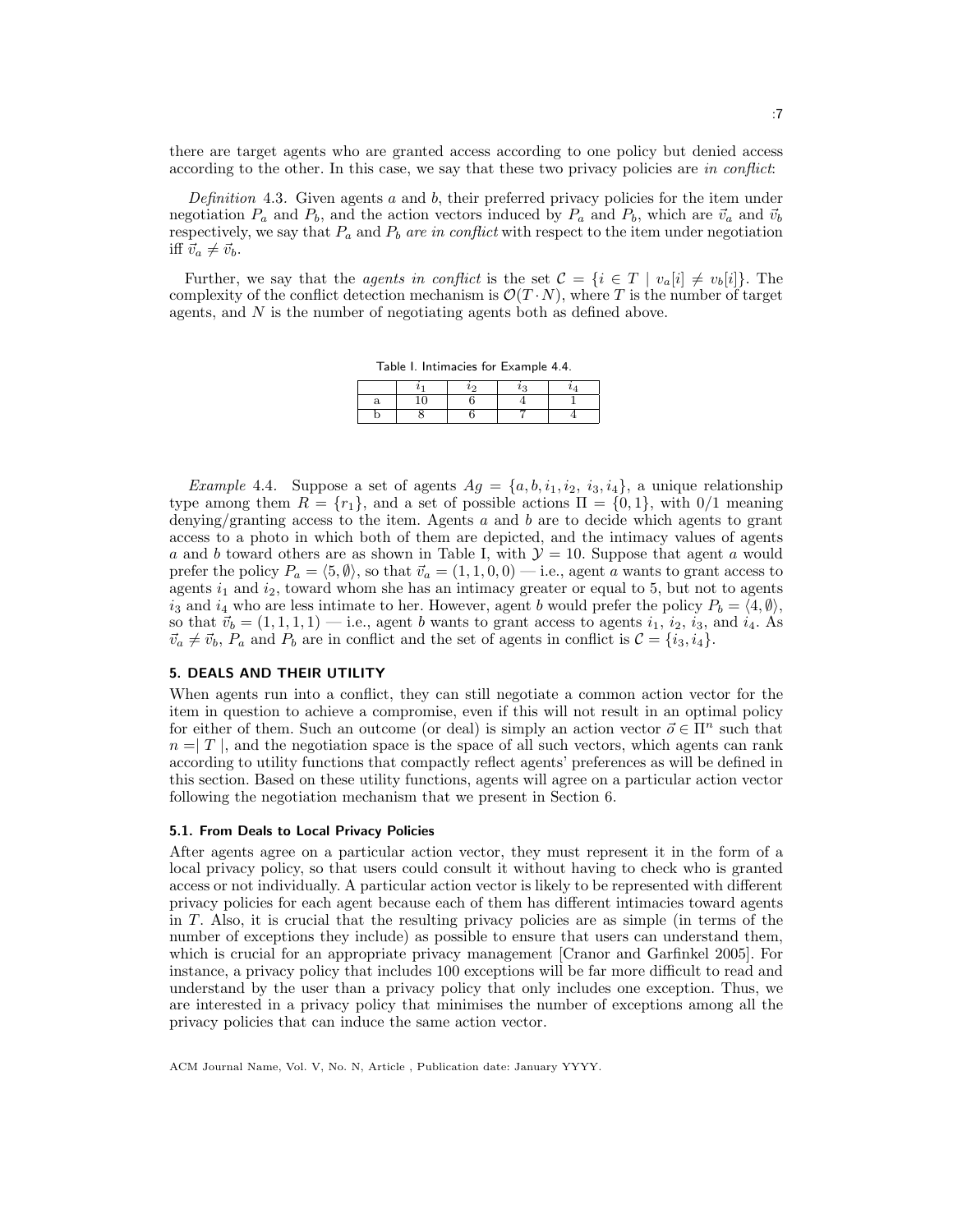Definition 5.1. Given an action vector  $\vec{o}$ , the privacy policy that induces  $\vec{o}$  in T and minimises the number of exceptions is defined as:

$$
P^{\vec{\sigma}} = \arg \min_{P = \langle \theta_1, \dots, \theta_{|R|}, E \rangle, \ \vec{v} = \vec{\sigma}} |E|
$$

Example 5.2. Suppose Example 4.4 and that we would like to obtain the privacy policy for negotiating agent a that induces the action vector b would prefer  $-$  i.e.,  $veco = vecv_b = (1, 1, 1, 1)$  — with the least number of exceptions. The first thing would be to enumerate all privacy policies for negotiating agent a that represent  $\vec{o} = (1, 1, 1, 1)$ . These would be the following (recall that we are only considering in Example 4.4 one relationship

- type, hence only one intimacy threshold is required):  $-P_1 = \langle 11, \{i_1, i_2, i_3, i_4\}\rangle$ , which means that none of the agents are given access (the
- maximum intimacy is 10, so adding one means no agent will have enough intimacy with  $a$  — this would be equivalent with any number greater than 10), but then  $i_1$  to  $i_4$  are added as exceptions, i.e., they do not have intimacy 11 with a but they will be granted access anyway.
- $-P_2 = \langle 10, {i_2, i_3, i_4}\rangle$ , which means that only agents with at least intimacy 10 are given access, but then  $i_2$  to  $i_4$  are added as exceptions, i.e., they do not have intimacy 10 with a but they will be granted access anyway.
- $-P_3 = \langle 6, \{i_3, i_4\} \rangle$ , which means that only agents with at least intimacy 6 are given access — i.e.,  $i_1$  and  $i_2$ , but that  $i_3$  and  $i_4$  are exceptions to this, so they are granted access as well.
- $-P_4 = \langle 4, \{i_4\} \rangle$ , which means that only agents with at least intimacy 4 are given access — i.e.,  $i_1$ ,  $i_2$ , and  $i_3$ ; but that  $i_4$  is an exception to this.
- $-P_5 = \langle 1, \emptyset \rangle$ , which means that only agents with at least intimacy 1 are given access i.e.,  $i_1$ ,  $i_2$ ,  $i_3$ , and  $i_4$ ; with no exceptions.

All of the above individual privacy policies for negotiating agent a would be equivalent, as all of them would induce exactly the same action vector  $(1, 1, 1, 1)$ . However,  $P_5$  has no exceptions, so it is the one that would be chosen as  $P_a^{\vec{\sigma}}$  — i.e., the individual privacy policy of a that induces  $\vec{o}$  with the least number of exceptions, to facilitate a's comprehension and understandability of resulting privacy policies [Cranor and Garfinkel 2005].

#### 5.2. Utility Function

Intuitively, the rationale of the utility function agents will use to rank possible negotiation outcomes is:

- (1) An outcome will be ranked based on the distance (in terms of intimacy) between the agent's preferred privacy policy and the privacy policy that induces the outcome, establishing an intimacy-based ordering of the outcomes as suggested by [Wiese et al. 2011]. That is, the farther the privacy policy that induces the outcome is from the agent's preferred privacy policy, the less valued the outcome will be.
- (2) An outcome will be ranked according to the number of exceptions of the privacy policy that induces the outcome, so that privacy policies should include as few exceptions as possible to ensure readability and understandability [Cranor and Garfinkel 2005]. That is, the more exceptions the privacy policy that induces the outcome entails, the less valued the outcome will be.

We start defining the intimacy distance between two policies. Privacy policies may have different intimacy dimensions (i.e., one per each relationship type considered), so that a metric in the  $\mathbb{R}^{|R|}$  space is needed to compare them. We use the Euclidean distance to measure the distance between two policies as follows: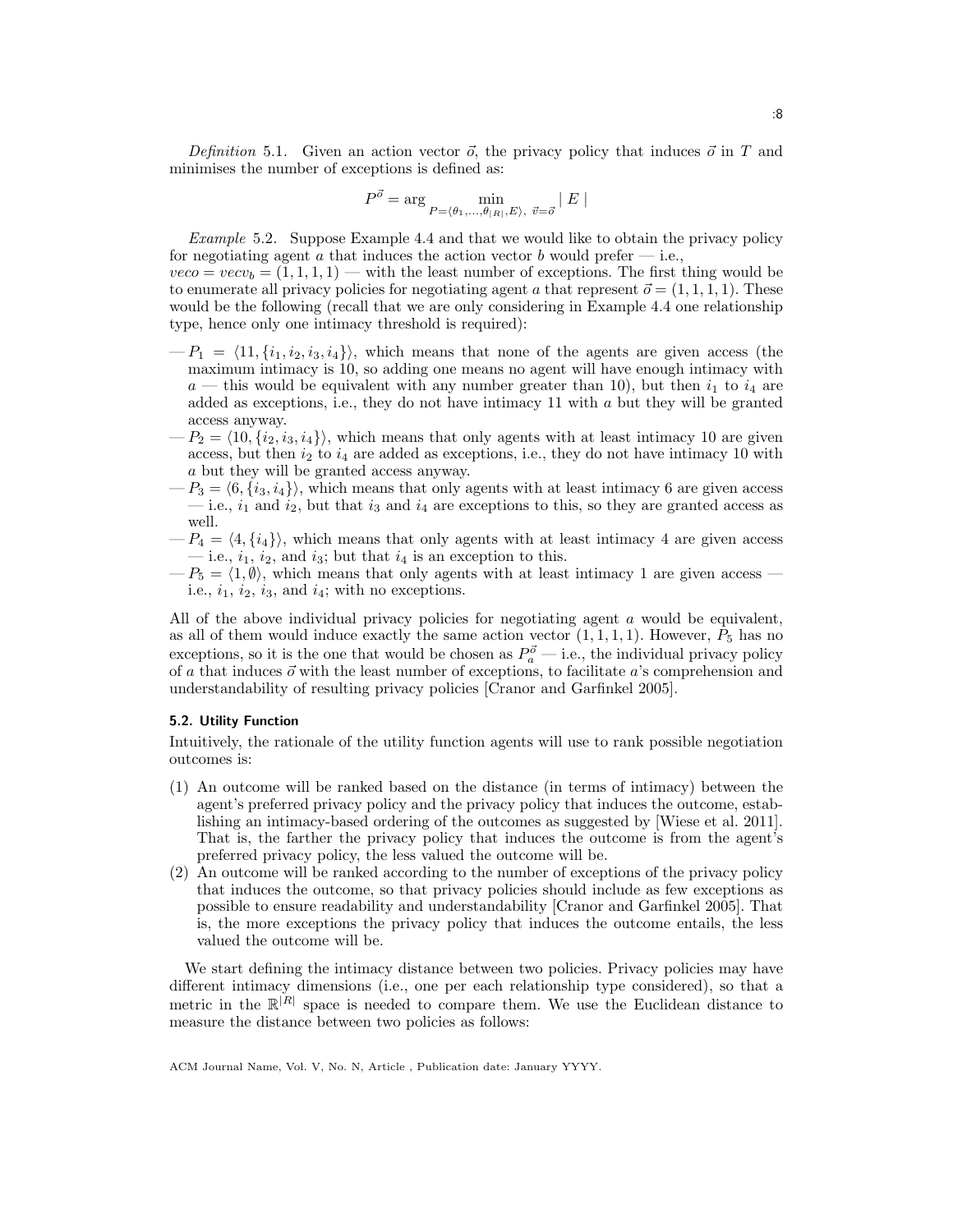Definition 5.3. Given two policies P and Q the distance between them is<sup>11</sup>:

$$
d(P,Q) = \sqrt{\sum_{r \in R} (P.\theta_r - Q.\theta_r)^2}
$$

The advantage of using Euclidean distance is that it is sensitive to large variations in one dimension (relationship type). For instance, for two policies with a large difference in the "friends" relationship type (e.g., one of them grants any acquaintances access and the other only grants access to close friends) the distance would be large as well. This aligns with empirical evidence that suggests that intimacy distance plays a significant role on deciding to disclose or not [Green et al. 2006; Strahilevitz 2005; Houghton and Joinson 2010; Wiese et al. 2011], so the higher the intimacy distance between what the user would like for a particular relationship type and the intimacy between that user and a target user, the less the user would like to share with the target use<sup>12</sup>.

Example 5.4. Suppose Example 4.4 again and that, as stated for from Example 5.2 above, for negotiating agent a, the privacy policy that induces  $\vec{o} = \{1, 1, 1, 1\}$  with the least number of exceptions is  $P_a^{\vec{\sigma}} = \langle 1, \emptyset \rangle$ . Therefore, the distance between negotiating agent a's preferred privacy policy  $P_a$  and  $P_a^{\vec{\sigma}}$  is the following — recall we were only considering in Example 4.4 one relationship type  $(r_1)$ :

$$
d(P_a, P_a^{\vec{\sigma}}) = \sqrt{\sum_{r \in R = \{r_1\}} (P_a \cdot \theta_r - P_a^{\vec{\sigma}} \cdot \theta_r)^2} = \sqrt{(P_a \cdot \theta_{r_1} - P_a^{\vec{\sigma}} \cdot \theta_{r_1})^2} = \sqrt{(6-1)^2} = 5
$$

We now define the utility function based on (i) the privacy policy that minimises the number of exceptions among all the privacy policies that induce the same action vector (Def. 5.1) according to [Cranor and Garfinkel 2005] and (ii) the intimacy distance (Def. 5.3) according to [Green et al. 2006; Strahilevitz 2005; Houghton and Joinson 2010; Wiese et al. 2011]; so that the higher the number of exceptions/the intimacy distance, the less utility.

Definition 5.5. Given agent a and its preferred privacy policy  $P_a$ , the utility of an action vector  $\vec{o}$  for agent a is:

$$
u_a(\vec{o}) = \lambda_a(P^{\vec{o}}) \cdot (\mathcal{D} - d(P_a, P^{\vec{o}}))
$$

<sup>&</sup>lt;sup>11</sup>An example of this function for group-based access control models could be the euclidean distance but considering, for each possible group (instead of for each possible relationship type), the distance between the minimum intimacy of the users in this group that are granted access in the two policies compared (instead of the difference between intimacy thresholds).

 $12$ Other metrics that can be used to compare vectors in the same space, such as the average of differences for each relationship type, the Chebyshev distance or the Manhattan distance do not always align with [Green et al. 2006; Strahilevitz 2005; Houghton and Joinson 2010; Wiese et al. 2011]. A simple average of the differences of intimacy in each relationship type, would lead to the final distance value being significantly attenuated if the differences in other relationship types (e.g., "family","colleagues", etc) are low. The Chebyshev distance is the maximum of all distances in each dimension. This would work well for the case in which there is a large variation on only one dimension (which would be the maximum), but if there are large variations in more than one dimension, this would not be accounted as only the maximum would be considered. In contrast, the Euclidean distance would clearly signal this difference, so that the final distance would be higher for the case in which there are large variations in more than one dimension. Finally, the Manhattan distance is the sum of the differences for all dimensions. Clearly, we could have small to medium variations in some dimensions that would add up to the same value as if only one dimension had a large variation. For instance, small variations in relationship types friends, family, colleagues, etc, could give the same result that a large variation in only one dimension (grant access to all your work colleagues instead of only to those you are closer to you), which would be clearly worse in terms of privacy implications. Therefore, the intimacy distance would be unable to catch these nuances, which might impact on how the utility function is able to model user preferences in this domain.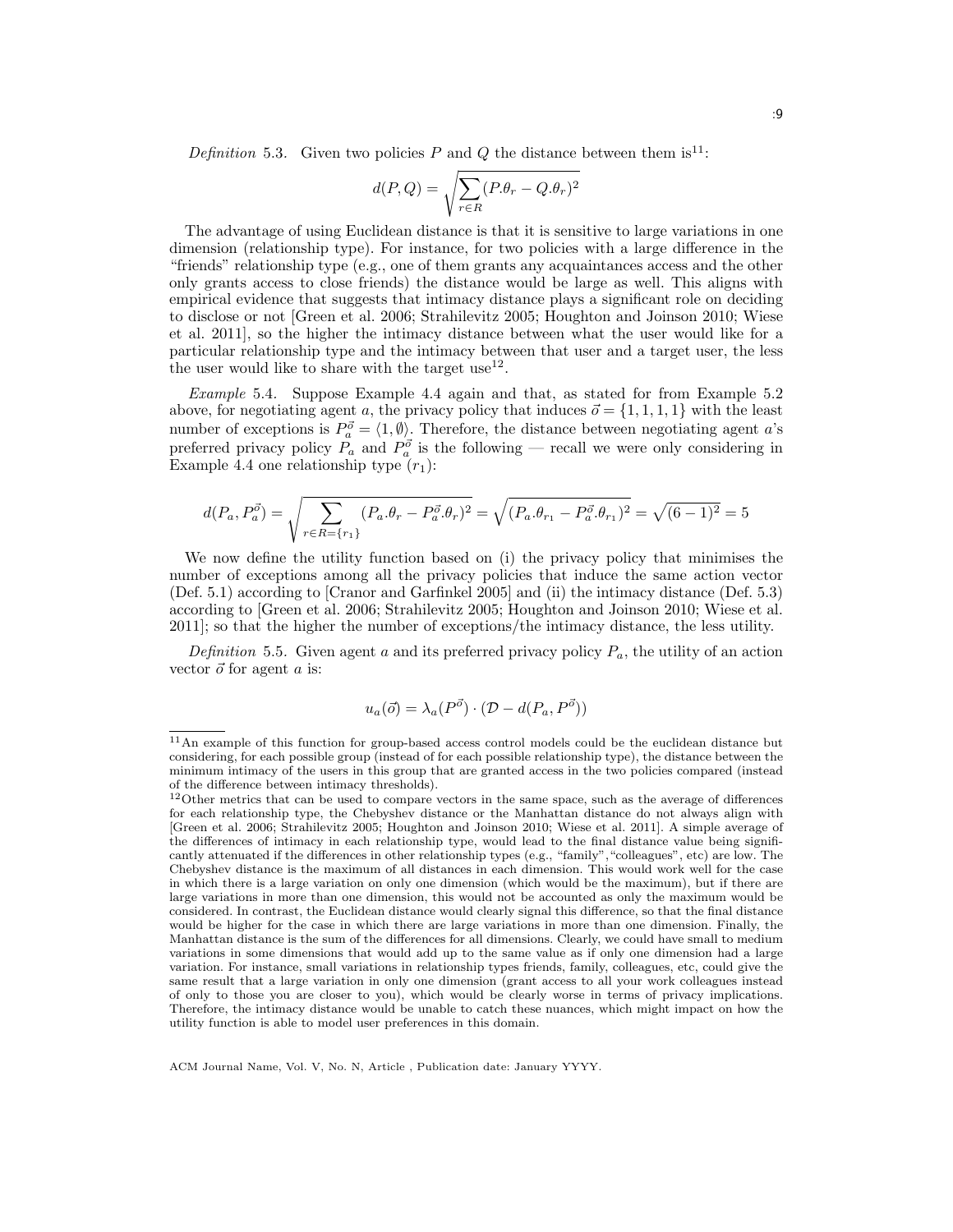In this equation,  $D$  accounts for the maximum possible distance between two privacy policies, which would be obtained if the difference was  $\mathcal Y$  for all the relationship types, and

$$
\lambda_a(P^{\vec{o}}) = 1 - \frac{|P^{\vec{o}}.E|}{|T|}
$$

accounts for the number of exceptions that  $P^{\vec{\sigma}}$  — the privacy policy that induces  $\vec{\sigma}$  in T with the minimum possible exceptions, as defined above — would entail (denoted as  $|P^{\vec{o}}.E|$ ) with respect to the maximum number of exceptions possible, i.e., the number of target agents  $|T|$ .

The main factor of the utility function is the distance between the policies, which tells us how happy the user will be with the final result. If a potential solution is very far from what the user would prefer, it does not matter whether the solution has more or less exceptions, the solution will not be acceptable as it will be too far from the user individual privacy preferences (expressed as her individual privacy policy) according to existing evidence [Wiese et al. 2011]. Although not the main factor, there is also another minor factor to be considered, which is related to how easy would be for users to understand the proposed solution as a privacy policy, so users can actually take the decision of whether they are happy with the solution, minimising potential errors and misunderstandings [Cranor and Garfinkel 2005]. This is why the main distance factor is corrected with another factor  $\lambda_a$  with values within the [0,1] interval according to the ratio of exceptions. Note, however, that this correction will be negligible most of the time, because: i) from all the equivalent privacy policies that induce exactly the same action vector  $\vec{o}$  — i.e., they all induce the same negotiation outcome, we are only considering the one that minimises the number of exceptions according to Definition 5.2; and ii) the average user has around 130 friends [Quercia et al. 2012], so the number of target users can be quite big, but only when the number of exceptions is also very high, then the ratio may have an impact on the distance.

Example 5.6. Suppose again Example 4.4, and that we would like to know the utility for negotiating agent a for action vector  $\vec{o} = \{1, 1, 1, 1\}$ . From Example 5.2, we know that  $P_a^{\vec{\sigma}} = \langle 1, \emptyset \rangle$  and from Example 5.4, we know that  $d(P_a, P_a^{\vec{\sigma}}) = 5$ . As  $P_a^{\vec{\sigma}}$  does not have any exception, then  $\lambda_a(P_a^{\vec{\sigma}}) = 1 - \frac{|P_a^{\vec{\sigma}} \cdot E|}{|T|} = 1 - \frac{0}{4} = 1$ . Moreover, from Example 4.4,  $Y = 10$  and there is only one relationship type  $R = \{r_1\}$ , so the maximum possible intimacy distance is  $D = 10$ . Therefore, the utility for negotiating agent a for action vector  $\vec{o} = \{1, 1, 1, 1\}$  is:

$$
u_a(\vec{o}) = \lambda_a(P_a^{\vec{o}}) \cdot (\mathcal{D} - d(P_a, P_a^{\vec{o}})) = 1 \cdot (10 - 5) = 5
$$

# 6. NEGOTIATION PROTOCOL

Next, we consider how a mutually acceptable action vector  $\vec{o}$  can be agreed upon by two negotiating agents  $a, b \in N$  for the particular item under negotiation. In order for a and b to be able to negotiate a common action vector for a given item, we need to define a negotiation mechanism. A negotiation mechanism is composed of: (i) a negotiation protocol, which is a means of standardising the communication between participants in the negotiation process by defining how the actors can interact with each other; and (ii) strategies that agents can play over the course of a negotiation protocol [Rosenschein and Zlotkin 1994]. Negotiation protocols determine the strategies agents can play during the execution of the negotiation protocol. Although there are some negotiation protocols proposed in the related literature [Lopes et al. 2008], not all of them comply with the requirements for the domain we are tackling in terms of the strategies they permit. In particular, the requirements are: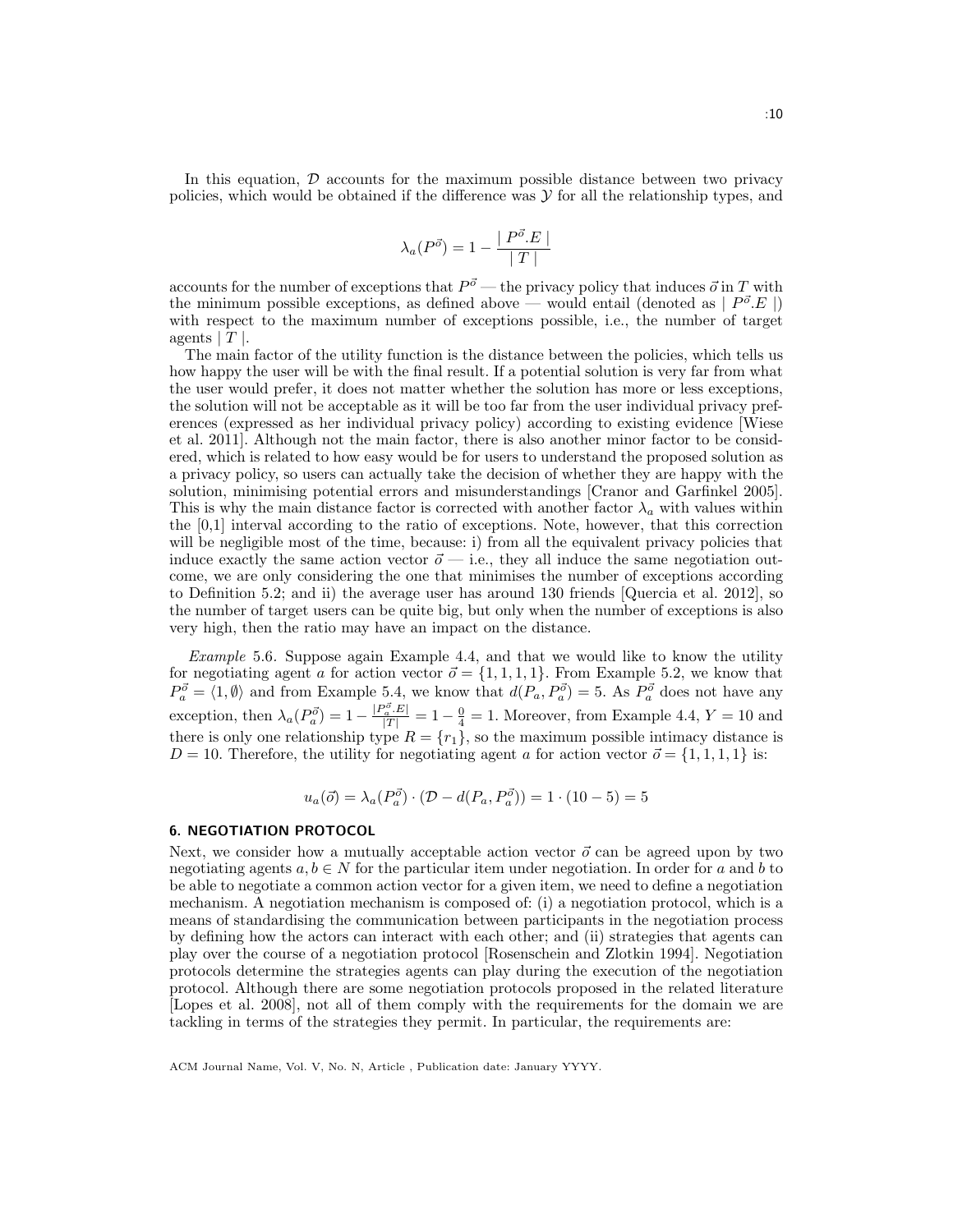- The protocol must permit negotiation strategies that are stable. A stable strategy is one whereby if one agent is playing it the others' best strategy is to also play the same strategy. This is very important, as it is expected that each agent usually cares only about her user's own utility and will always try to play the strategy that can get the highest utility, even if it means everyone else is much worse [Vidal 2010]. This could clearly lead to outcomes in which one agent gets an extremely high utility and everyone else gets almost nothing, which would be unfair. Therefore, stability is a very desirable property for our domain, as the negotiation mechanism should be fair, so that one user cannot just impose her preferences on the others.
- The protocol must permit negotiation strategies that converge to the optimal solution (what is know in the negotiation literature as efficiency). This is of crucial importance because of two main reasons: (i) if the negotiation protocol does not allow negotiation strategies that make the negotiation converge, agents could keep negotiating forever; (ii) the preferences of all the negotiating agents' users should be respected as much as possible.

The simplest negotiation protocol that has these properties is the one-step protocol [Rosenschein and Zlotkin 1994]. This protocol has only one round, where the two agents propose a deal, and they must accept the deal that maximises the product of both agents' utilities. In case deals have the same product, one of them is chosen randomly (e.g. by flipping a coin). In our case, a deal is an action vector. Thus, each agent will propose an action vector and they will accept the one that maximises the product of their utilities. To calculate individual utilities, agents use the utility function presented in Section 4, which, in turn, uses the agents' preferred privacy policies elicited to detect conflicts (as explained in Section 3), and agents' intimacies, which can be accurately estimated from content already published (as explained in Section 2).

It was formally proven that the best strategy that agents can follow in this protocol is to propose the deal (action vector) that is best for themselves amongst those with maximal product of utilities. This strategy is both stable and efficient [Rosenschein and Zlotkin 1994]. Its stability derives from being a Nash equilibrium (if one of the two agents follows this strategy the other agent's best strategy is to also follow this strategy), no agent has anything to gain by changing only her own strategy unilaterally. It is efficient in the sense that if there exists a solution the agents will find it using this strategy. Other negotiation protocols such as the well-known monotonic concession protocol [Rosenschein and Zlotkin 1994] or the alternating offers protocol [Osborne and Rubinstein 1990] do not allow strategies for this domain that would be both stable and efficient. The monotonic concession protocol is known to only allow strategies that can be either stable or efficient but not both [Endriss 2006]. The alternating offers protocol has no convergence guarantees in its basic form, and for the time-dependent form utilities must be time-dependent [Vidal 2010], which is not the case in this domain.

|                            | no<br>$\boldsymbol{a}$        | DO                                | $\Lambda a$ | $\Delta b$ | $\mathbf{D}^{\sigma}$<br>D<br>d(<br>$\mathcal{L}(a, a)$ | DO<br>$d(P_b,$ | $u_a(\vec{o})$ | $u_b(o)$                 | $\times u_b(\vec{o})$<br>$\sigma$<br>$u_a$ |
|----------------------------|-------------------------------|-----------------------------------|-------------|------------|---------------------------------------------------------|----------------|----------------|--------------------------|--------------------------------------------|
| 1, 1, 0, 0                 | $\langle 6,\emptyset \rangle$ | $(6, \cdot$<br>$\cdot i_{3}$      |             | 0.75       |                                                         |                | 10             |                          | 60                                         |
| 1, 1, 0, 1                 | $\{v_3\}$<br><b>1.</b>        | '4.<br>$^{\prime}$ $\imath_{3}$ , | 0.75        | 0.75       |                                                         |                | 3.75           | −<br>$\cdot \cdot \cdot$ | 28.125                                     |
| $\Omega$<br>$1, 1, 1, 0$ , | $(4, \emptyset)$              | $(6, \emptyset)$                  |             |            |                                                         |                |                |                          | 64                                         |
| 1, 1, 1, 1                 | $\langle 1,\emptyset \rangle$ | $(4, \emptyset)$                  |             |            |                                                         |                |                | 10                       | 50                                         |

Table II. Action vector utilities for Example 6.1. Note the preferred individual privacy policy of each negotiating agent is always the same and as described in Example 4.4, i.e.,  $P_a = \langle 6, \emptyset \rangle$  and  $P_b = \langle 4, \emptyset \rangle$ .

Example 6.1. Consider the application of our negotiation mechanism to resolve the conflicts detected in Example 4.4. As the set of agents in conflict was  $\mathcal{C} = \{i_3, i_4\}$ , the possible action vectors that could be selected as a compromise are the ones in Table II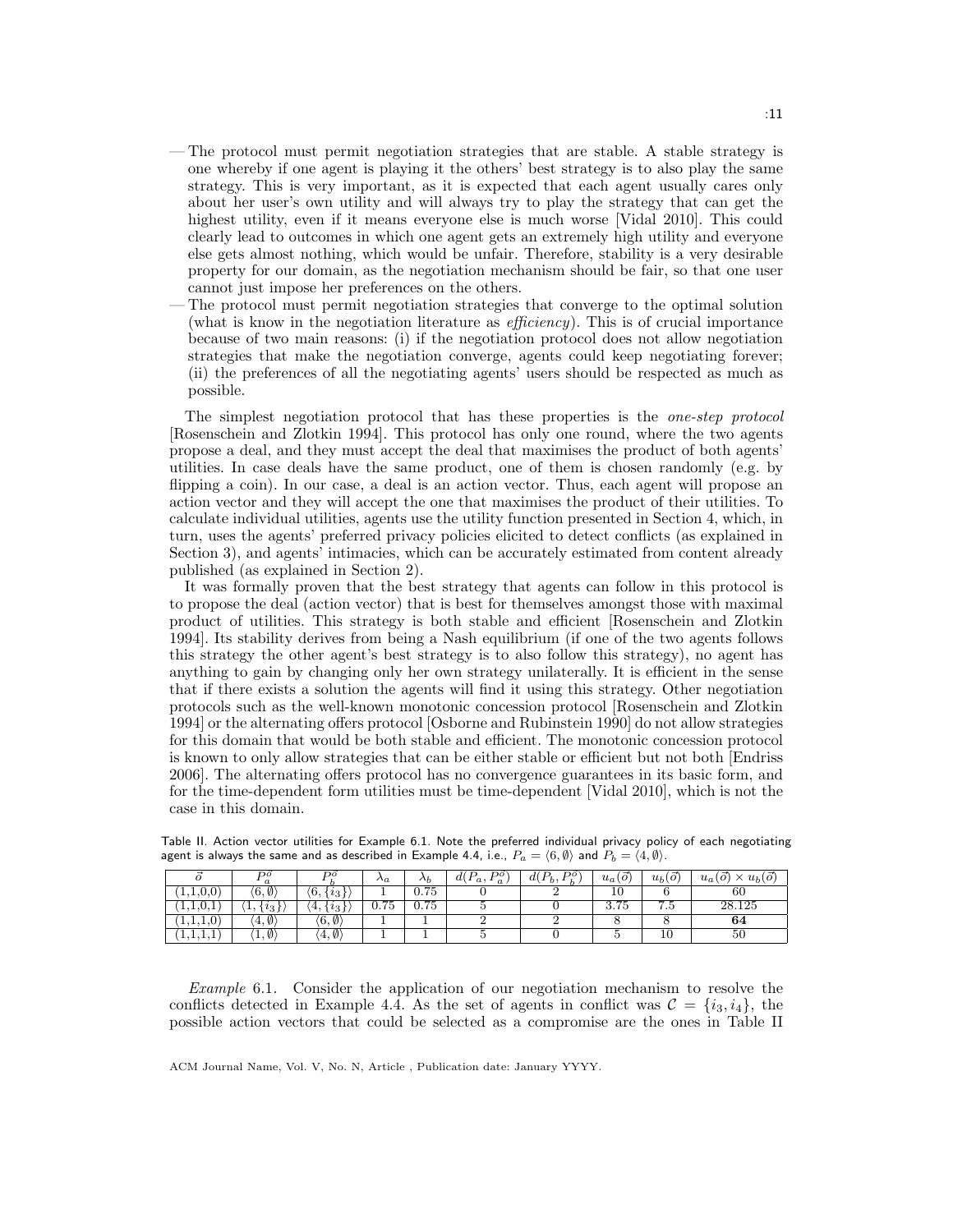under the  $\vec{o}$  column. Agents a and b will be able to rank each of the possible action vectors according to their preferences by measuring the utility of the action vectors, using the utility function from Definition 5.5, which is calculated based on the preferred privacy policies of each agent and the intimacies between the negotiating agents and other target agents (shown in Table I). Table II shows, for each action vector, the privacy policy with the least number of exceptions that induces this action vector for each negotiating agent, the ratio of exceptions for each negotiating agent, the distance between the preferred individual privacy policy of each negotiating agent to the privacy policy that induces the action vector, the utilities for each individual agent as well as the product of both agents' utilities. For instance, the utility of  $\vec{o} = (1, 1, 1, 0)$  for a is  $u_a(\vec{o}) = \lambda_a(P_a^{\vec{o}}) \cdot (D - d(P_a, P_a^{\vec{o}}))$ , where:

- $-\mathcal{D} = 10$  because we only have one relationship type in this example, so the maximum distance possible will be the maximum possible intimacy value  $\mathcal{Y} = 10$  in our example.
- $-P_a^{\vec{\sigma}} = \langle 4, \emptyset \rangle$  because this is the privacy policy that represents the action vector  $\vec{\sigma} =$  $(1, 1, 1, 0)$  for agent a with the minimum number of exceptions. That is, all target agents with an intimacy higher or equal than 4 are granted access to the item under consideration.

$$
-\lambda_a(P_a^{\vec{o}}) = 1, \text{ because } P_a^{\vec{o}} \text{ does not entail any exception.}
$$
  

$$
-d(P_a, P_a^{\vec{o}}) = \sqrt{(P_a \theta - P_a^{\vec{o}} \theta)^2} = \sqrt{(6-4)^2} = 2.
$$

Thus,  $u_a(\vec{o} = (1, 1, 1, 0)) = 1 \times (10 - 2) = 8$ . Finally, agents will propose the action vector that is most favourable to them in terms of maximising the utility product. In our example, both will propose  $\vec{\sigma} = (1, 1, 1, 0)$ , which will be the outcome of the negotiation. This is because the best deal in this case is the one that makes both negotiating agents lose the same utility to achieve a compromise, i.e., negotiating agent a makes its individual privacy policy a bit more open and negotiating user b makes its individual privacy policy a bit more closed. The benefits are that negotiating user b is still able to share the item with  $i_3$ (which seems to be a very good friend of  $b$  — i.e.,  $int(b, i_3) = 7$ ), while she accepts not to share with  $i_4$  (which seems to be just a regular friend of  $b$  — i.e.,  $int(b, i_4) = 4$ ); and the benefits for negotiating agent a is that she avoids sharing with  $i_3$  (who is clearly a distant acquaintance — i.e.,  $int(a, i_4) = 1$  — and way too far from what a would like as  $P_a^{\vec{\sigma}} \cdot \theta = 6$ , and only shares with  $i_3$  (who is very close to the intimacy threshold a has in its individual privacy policy — i.e.,  $int(b, i_3) = 4$ .

## 6.1. Complexity

The number of possible deals in this setting is exponential in the number of agents in  $\mathcal{C}$ , the set of agents in conflict. This is because the negotiation mechanism will have to consider a number of actions vectors equal to  $k^{l}$  permutations in order to find the one that maximises the product of utilities, where k is the number of possible actions in  $\Pi$  and l is the number of the number of agents in conflict  $\mathcal{C}$ . The number of agents in  $\mathcal{C}$  will change from negotiation to negotiation — it completely depends on the preferred policies of the negotiating agents a and b, so that we cannot predict the number of action vectors to be considered for each particular case a priori, even though it seems clear that the more target agents in T the more possibilities for the number of agents in  $\mathcal C$  to be higher. In the worst case, all of the target agents T will be in  $\mathcal{C}$ , i.e. the problem complexity grows exponentially in the number of target agents. Moreover, each possible outcome needs to be evaluated from the point of view of the other negotiating agents. Therefore, the complexity of the negotiation mechanism would be  $\mathcal{O}(k^l \cdot n)$ , where  $k = |\Pi|$  is the number of possible actions,  $l = |\mathcal{C}|$  is the number of conflicts, and  $n = |N|$  is the number of negotiating agents. Finally, the worst case would be an upper bound for the complexity, so that in the worst case the complexity would be  $\mathcal{O}(k^m \cdot n)$ , where  $m = |T|$  is the number of target agents.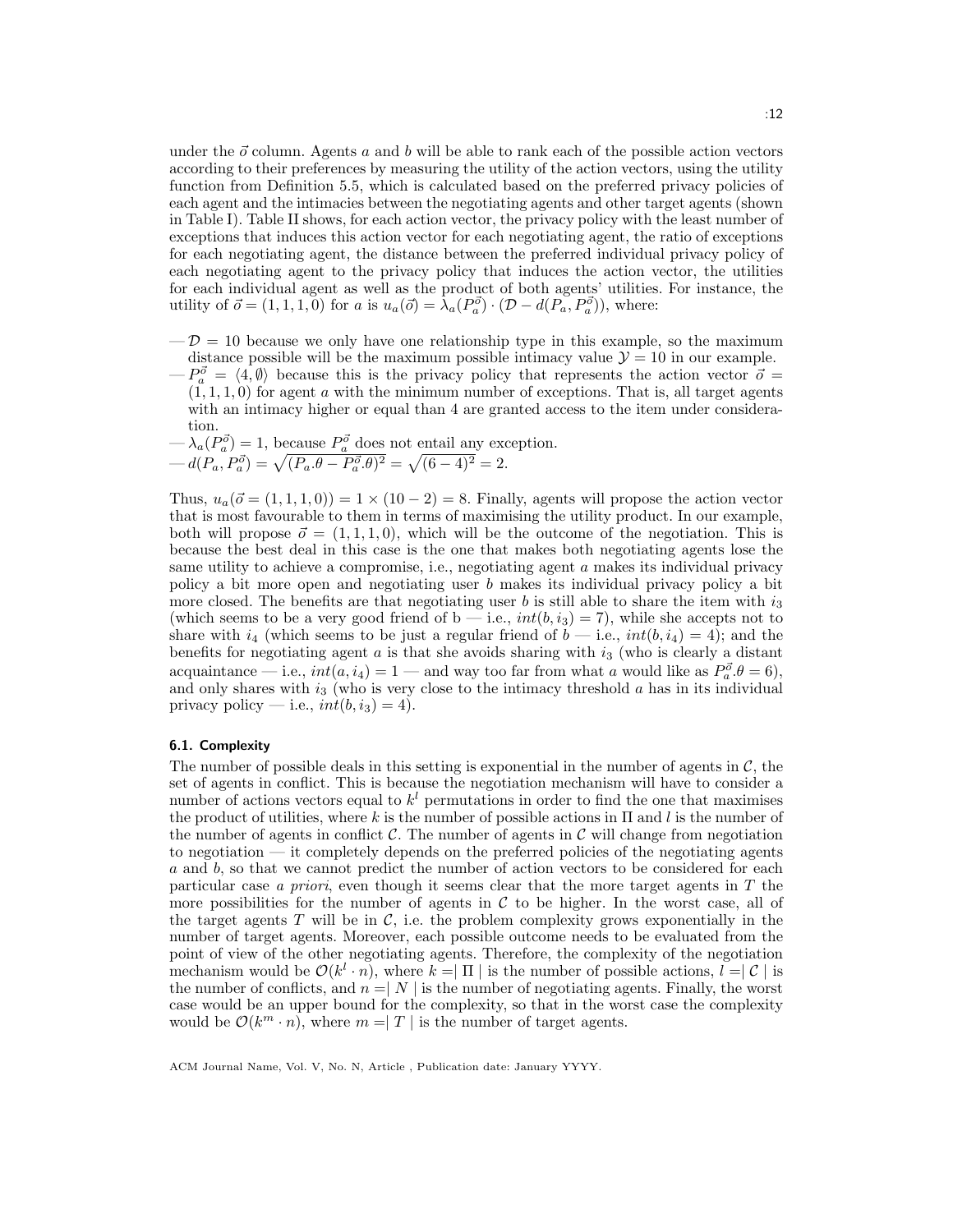#### 7. HEURISTICS

To tackle the exponential blowup in the number of possible deals, we firstly considered complete approaches that would decrease the complexity while always finding the optimal solution. In particular, we considered approaches such as dynamic programming (and other divide and conquer algorithms) or branch and bound algorithms. However, none of these approaches was suitable for this domain. This is because the problem we are tackling does not exhibit the overlapping subproblems and optimal substructure properties required for a dynamic programming approach, and we were not able to develop a complete BnB algorithm because we were unable to find good-enough upper bounds in this domain for the utility of partial action vectors. For instance, using the utility function defined in Section 5 while ignoring target agents for whom no decision has been made (the one used for the Greedy heuristic) turned out to be too optimistic to prune enough nodes from the search space, so that the resulting BnB algorithm was not efficient enough to be used in practice.

As *complete* approaches were not possible, we decided to develop heuristics  $-$  i.e., *in*complete approaches — that could reduce the number of action vectors considered when maximising the utility product to only those that appear most promising. This obviously involves a risk of losing optimality — we empirically prove later on in Section 8 that these optimality losses remain within acceptable levels in practice.

#### 7.1. Distance-based Heuristic

Our first heuristic fixes the action to be taken for some conflicting target agents without trying both possible actions (granting or denying access) when generating the possible action vectors.

Informally speaking, the heuristic calculates how important assigning a particular action to a particular target agent is for one of the negotiating agents. This importance is calculated by measuring the intimacy distance between a target agent and the threshold for the relationship type of this agent in the preferred privacy policies of both agents a and b. If the difference between these two distances is higher than a threshold value  $\varphi$  — the so-called *importance threshold* — we consider that the action for that target agent is more important to the negotiating agent with higher distance than to the negotiating agent with the lower distance. Thus, we only consider action vectors in which the particular target agent is assigned the action suggested by the negotiating agent with the highest distance. Both negotiating agents are using the same  $\varphi$  value.

Algorithm 1 illustrates the proposal generation process with the heuristic for agent  $a$  (the pseudocode for agent b would be the same except for lines 27-30 as explained below). In this algorithm, we use a so-called *partial action vector*  $\vec{t}$  with  $t_i \in \{0, 1, *\}$ , where 0/1 means that action vectors generated from that partial action vector will deny/grant target agent  $i$ access and ∗ means that both actions will be considered when generating action vectors. For each target agent i, if both action vectors  $\vec{v}$  and  $\vec{w}$  assign the same action — i.e. there is no conflict in the action to be taken for this particular agent, then this action is chosen for the partial action vector. If the action vectors do not assign the same action, we have a conflict. In case of conflict, we first measure the distances in intimacy of agent i to both agents a and b (Lines 11 and 12). If the difference between these two distances is greater than or equal to the *importance threshold*  $\varphi$ , we apply the action corresponding to the greater distance. If not, we assign a ∗ value to consider both alternatives. In section 8, we discuss the effect of different *importance thresholds*  $\varphi$  on the performance of the negotiation mechanism.

After the creation of the partial action vector, we only consider action vectors that comply with the partial action vector in the utility product maximisation step (from Line 21). This set is defined as  $\mathcal{X}^{\vec{t}} = {\vec{x} \mid \forall i \in T, x_i = t_i \vee t_i = *}.$  That is, we are constraining the set of action vectors considered when maximising the product of utilities for both agents. In Lines 22-26, if the product of utilities for the current action vector is higher than for the best

ACM Journal Name, Vol. V, No. N, Article , Publication date: January YYYY.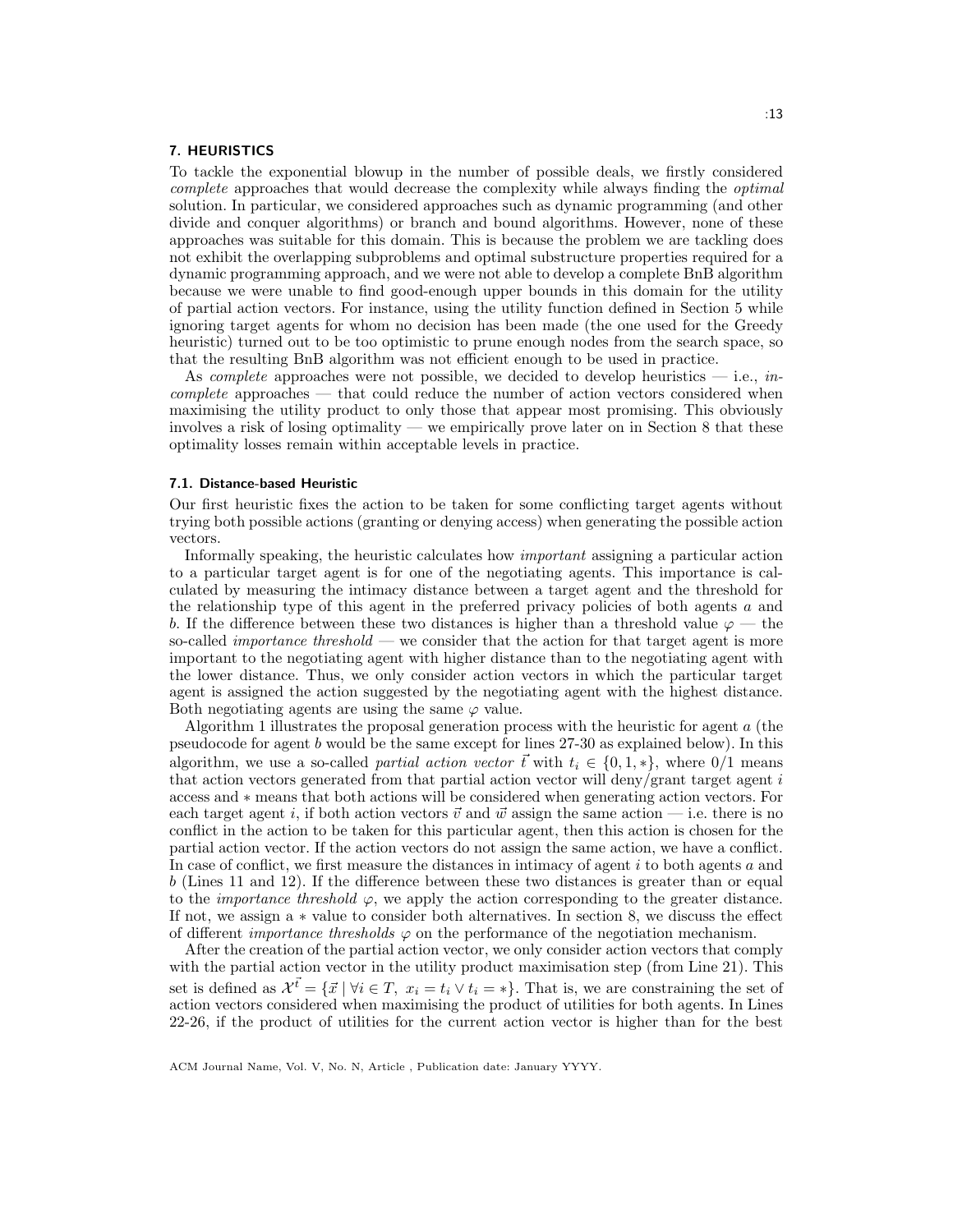Algorithm 1 Distance-based Heuristic - Agent a

```
Input: T, \vec{v}, \vec{w}, P_a, P_b, \varphiOutput: \vec{o}1: maxval \leftarrow 02: initialize_to_zeros(\vec{o})
 3: initialize_to_zeros(\vec{t})<br>4: for all i \in T do
                                                                                                        ⊳ Generating a partial action vector
 5: if v_a[i] = v_b[i] then<br>6: t[i] \leftarrow v[i]6: t[i] \leftarrow v[i]<br>7: else
                                                                                                                 \triangleright Conflict - applying heuristic
 8: d_a \leftarrow | P_a \cdot \theta_{r(a,i)} - int(a,i) |9: d_b \leftarrow | P_b \cdot \theta_{r(b,i)} - int(b,i) |10: if | d_a - d_b | \ge \varphi then
 11: if d_a > d_b then<br>
12: if i \in v_a[i]12: t[i] \leftarrow v_a[i]<br>13: else
                      else
 14: t[i] \leftarrow v_b[i]15: end if
 16: else<br>17: t[i] \leftarrow *17: t[i] \leftarrow * . Both will be considered
 18: end if<br>19: end if
            end if
20: end for 21: \text{ for all } \vec{x} \in \mathcal{X}^{\vec{t}} \text{ do}▶ Utility product maximisation
 22: prod \leftarrow u_a(\vec{x}) \times u_b(\vec{x})<br>
23: if prod \gt{max} then
 23: if \text{prod} > \text{max} then<br>24: \vec{o} \leftarrow \vec{x}\vec{o} \leftarrow \vec{x}25: max \leftarrow prod26: maxUT \leftarrow u_a(\vec{x})<br>27: end if
            end if
 28: if prod = max and u_a(\vec{x}) > maxUT then<br>29: \vec{o} \leftarrow \vec{x}29: \vec{o} \leftarrow \vec{x}<br>30: \frac{\vec{o} \leftarrow \vec{x}}{maxI}30: maxUT \leftarrow u_a(\vec{x})<br>31: end if
            end if
32: end for
```
action vector seen so far, agent a updates the latter with the current one. In Lines 27-30, if the product of utilities for the current action vector is equal to the product of utilities of the best action vector seen so far and the individual utility for agent  $a$  is higher for the current action vector than for the best action vector seen so far, agent a updates the best action action vector with the current one. This is because, as explained in the previous section, the best strategy that agents can follow in this protocol is to propose the deal (action vector) that is best for themselves among those with a maximal product of utilities. Lines 26, 28, and 30 will change for agent b to consider its individual utility instead of the individual utility of agent a.

*Example 7.1.* Suppose Example 4.4 and assume an importance threshold of  $\varphi = 2$ . We start constructing the partial action  $\tilde{t}$  with the target agents that were not in conflict, i.e.,  $t[i_1] = 1$  and  $t[i_2] = 1$ . After this, we consider  $i_3$ . This is a conflict, so we calculate  $d_a = 6 - 4 = 2$  and  $d_b = 7 - 4 = 3$ . Then,  $|d_a - d_b| = 1$ , but the importance threshold is greater than this ( $\varphi = 2$ ). Therefore, we do not take any solution at this point and set  $t[i_3] = *$ . For the other conflicting target agent  $i_4$ , we have that  $d_a = 6-1 = 5$ ,  $d_b = 4-4 = 0$ , and  $| d_a - d_b | = 5$ , which in this case is more than the importance threshold  $(\varphi = 2)$ , so we solve the conflict by setting  $t[i_4] = 0$  (which is the action suggested by a, as  $d_a \geq d_b$ ). The resulting partial action vector is  $\vec{t} = (1, 1, *, 0)$ , so  $\mathcal{X}^{\vec{t}} = \{(1, 1, 0, 0), (1, 1, 1, 0)\}$  — i.e., we now perform a complete enumeration of the possible action vectors resulting from the partial action vector. According to Table II, we know that  $u_a(1, 1, 1, 0) \times u_b(1, 1, 1, 0)$  is greater than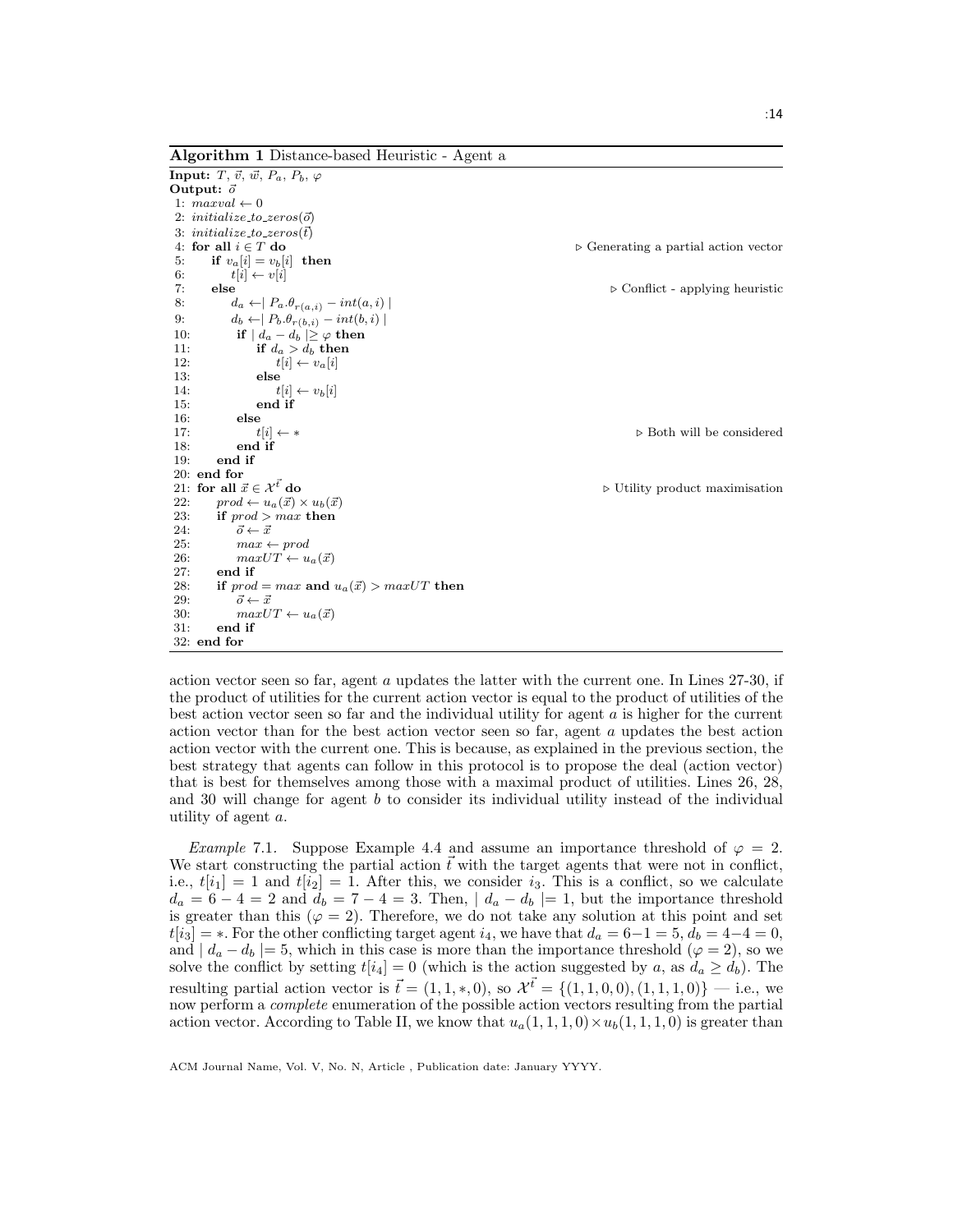$u_a(1, 1, 0, 0) \times u_b(1, 1, 0, 0)$ , therefore we will get into the same optimal solution as with the mechanism without heuristic  $\vec{\sigma} = (1, 1, 1, 0)$ . Note that for this example, the distance-based heuristic will always produce the optimal solution, regardless of the importance threshold  $\varphi$ used, because when setting  $t[i_3]$ ,  $| d_a - d_b | = 1$ . We have already seen the case when  $\varphi > 1$ , and for when  $\varphi \leq 1$ , then  $t[i_3] = 1$  because then  $d_b > d_a$ , so the action suggested by b would be taken, so the resulting action vector will always be  $\vec{\sigma} = (1, 1, 1, 0)$ , which is the optimal solution.

### 7.2. Greedy Heuristic

Our second heuristic follows a greedy approach to propose an action (granting/denying access) for each conflict separately. The informal idea is to make the locally optimal choice at each stage with the hope of finding a global optimum.

Like the previous heuristic, this one also considers partial action vectors. Here, however, agents also calculate the utility of partial action vectors, because the greedy heuristic needs an estimation of how good the partial action vectors generated in each step of the heuristic are. To this aim, the utility function defined in Section 5 is used while ignoring target agents for whom no decision has been made so far, i.e. where the partial action vector contains ∗ at the entry corresponding to the respective target agent. This is done by considering that the action assigned to them is the most desired by each negotiating agent. In this way, the utility of a partial action vector acts as an upper bound of the utility that will be achieved when having a complete action vector.

The heuristic starts by considering the action vector in which all agents not in conflict are assigned the corresponding (commonly agreeable) action, and all other agents are assigned a ∗ value. Thus, this first partial action vector always has the maximum product of utilities possible with respect to the other possible partial action vectors and complete action vectors. This is because if we ignore all conflicts, the actions assigned to the target agents will completely comply with the preferred privacy policies of the negotiating agents.

After this, the heuristic incrementally assigns an action to one conflict at a time. The choice of the conflict and the action taken to resolve it is made as follows: the heuristic compares all possible grant/deny configurations over all conflicts and greedily chooses the most promising option, i.e. the one that decreases the total product of utilities by the smallest amount. This process is repeated until all conflicts are resolved and a complete action vector has been produced.

Algorithm 2 shows the pseudocode for the greedy heuristic for agent a (the pseudocode for agent  $b$  would be the same except lines 19, 23, and 24 would change for agent  $b$  to consider its individual utility instead of the individual utility of agent a). We first detect conflicts and create a partial action vector by assigning either the corresponding action to the agents not in conflict or ∗ to the agents that are in conflict (lines 1-8). Then, while there are conflicts that have not been dealt with (line 10), we assign an action to a conflict, one conflict at a time. To achieve this, we try all possible partial action vectors by exploring 0 and 1 values for each of the conflicts (lines 13-24). Then, we select the conflict and action that maximise the product of utilities. Finally, we update the partial action vector with the selected action for the conflict in question and mark that conflict as resolved (lines 31-32).

*Example 7.2.* Suppose Example 4.4. After initialisation, we have that  $\vec{o} = (1, 1, \ast, \ast)$ , as  $i_3$  and  $i_4$  are in conflict. Then, for each conflict, two partial action vectors are constructed with the two possible actions  $(\Pi = \{0, 1\})$  obviating any other conflict. That is, for  $i_3$  partial action vectors  $(1,1,0,*)$  and  $(1,1,1,*)$  are generated, and for  $i<sub>4</sub>$  partial action vectors  $(1, 1, *, 0)$  and  $(1, 1, *, 1)$  are generated. Then, we pick the most promising partial action vector (the one with the highest product of utilities)  $(1, 1, 1, *)$ . To calculate the product of utilities of a partial action vector such as  $(1, 1, 1, *)$ , we remove all the target agents with  $*$  —in this case we remove  $i_4$  — and calculate the product of utilities for the resulting full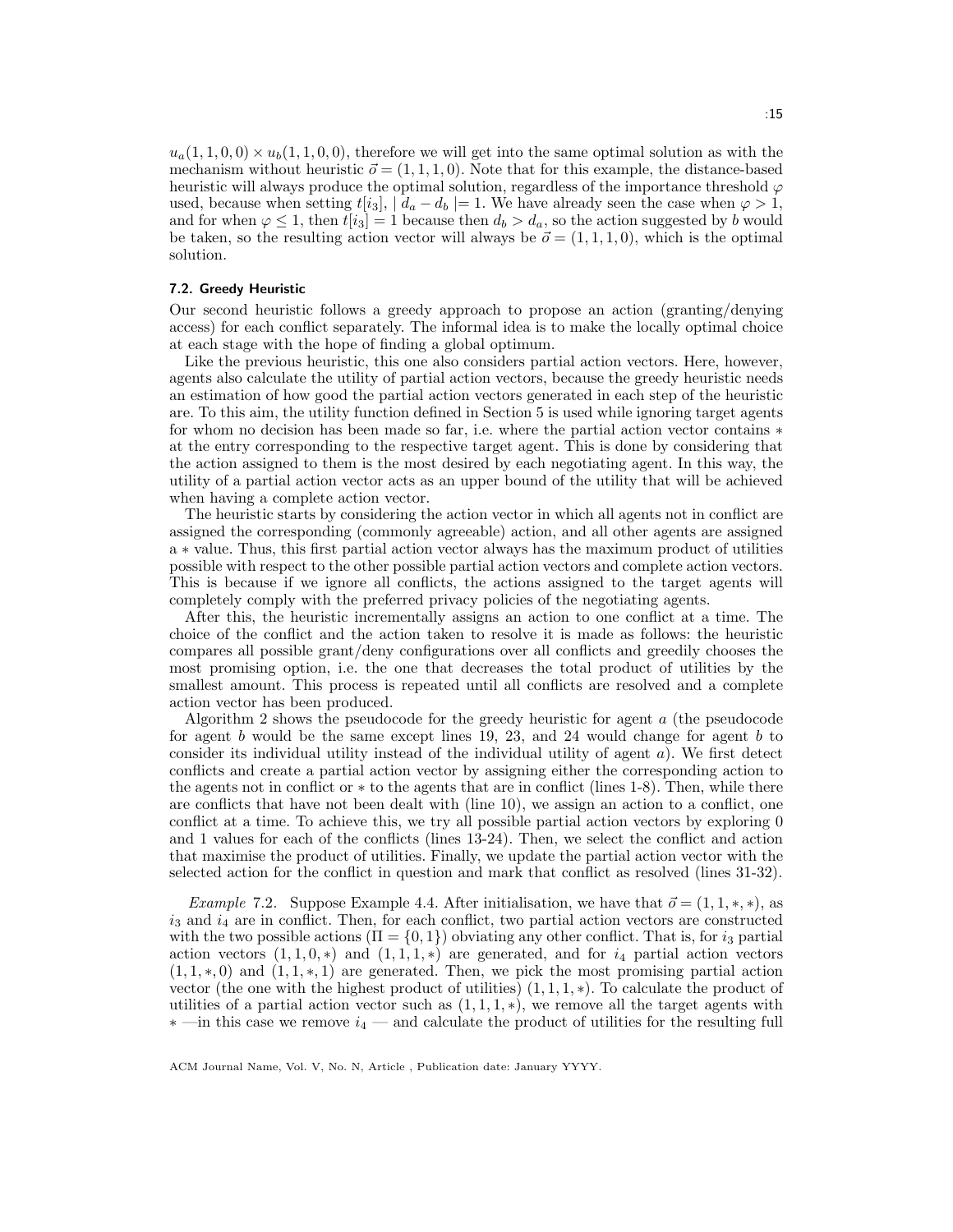Algorithm 2 Greedy Heuristic - Agent a

```
Input: T, \vec{v}, \vec{w}, P_a, P_bOutput: \vec{o}<br>1: for all i \in T do
                                                                                                                 ⊳ Detecting Conflicts
 2: if v[i] = w[i] then<br>3: o[i] \leftarrow v[i]3: o[i] \leftarrow v[i]<br>4: else
         else
 5: o[i] \leftarrow *6: \mathcal{C} \leftarrow \mathcal{C} \cup \{i\}7: end if
 8: end for
 Q -10: while C \neq \emptyset do
11: maxVal \leftarrow 0<br>12: \vec{x} \leftarrow \vec{o}\vec{x} \leftarrow \vec{o}<br>for all i \in \mathcal{C} do
 13: for all i \in \mathcal{C} do \triangleright For all the remaining conflicts
 14: for action \in \Pi do
 15: x[i] \leftarrow action16: prod = u_a(\vec{x}) \times u_b(\vec{x})<br>17: if prod \geq max then
                    if prod > max then
18: max \leftarrow prod19: maxUT \leftarrow u_a(\vec{x})<br>
20: maxTarget \leftarrow i20: maxTarget \leftarrow i<br>21: maxAction \leftarrow x21: maxAction \leftarrow x[i]<br>22: end if
 22: end if<br>
23: if n\alphaif prod = max and u_a(\vec{x}) > maxUT then
 24: maxUT \leftarrow u_a(\vec{x})<br>
25: maxTarget \leftarrow imaxTarget \leftarrow i26: maxAction \leftarrow x[i]<br>27: end if
                    end if
 28: end for
 29: x[i] \leftarrow *30: end for
31: o[\maxTarget] = \maxAction32: \mathcal{C} \leftarrow \mathcal{C} \setminus \{maxTarget\}33: end while
```
action vector as stated above — in this case  $u_a(1,1,1) \times u_b(1,1,1)$ . Then, the process is repeated and action vectors  $(1, 1, 1, 0)$  and  $(1, 1, 1, 1)$  are generated from the most promising partial action vector in the previous round  $(1, 1, 1, *)$ . As the product of utilities is higher for  $(1, 1, 1, 0)$  than for  $(1, 1, 1, 1)$ , then  $\vec{o} = (1, 1, 1, 0)$  is chosen with product of utilities 64 shown Table II, which is the optimal solution that would be obtained without applying the heuristic as well.

#### 7.3. GreedyBnB Heuristic

Our third heuristic is GreedyBnB and it is loosely based on Branch and Bound (BnB) algorithms. These algorithms systematically discard large subsets of fruitless candidates from the search space by means of upper and lower estimated bounds of the quantity being optimised. Our GreedyBnB heuristic operates in a similar way to a BnB algorithm<sup>13</sup>. Informally speaking, the GreedyBnB heuristic explores other branches of the search space different from the one followed by the greedy heuristic. The aim is to explore branches of the search space that were discarded by the greedy heuristic at early stages and that could lead to better outcomes. The GreedyBnB heuristic uses the greedy heuristic as a selection

<sup>13</sup>As explained above, a complete BnB algorithm was not implemented because we were unable to find good-enough upper bounds in this domain for the utility of partial action vectors. Nonetheless, we followed some of the BnB principles to develop the GreedyBnB heuristic, but of course, as a heuristic this approach is incomplete — there are no guarantees that the optimal solution will always be found.

ACM Journal Name, Vol. V, No. N, Article , Publication date: January YYYY.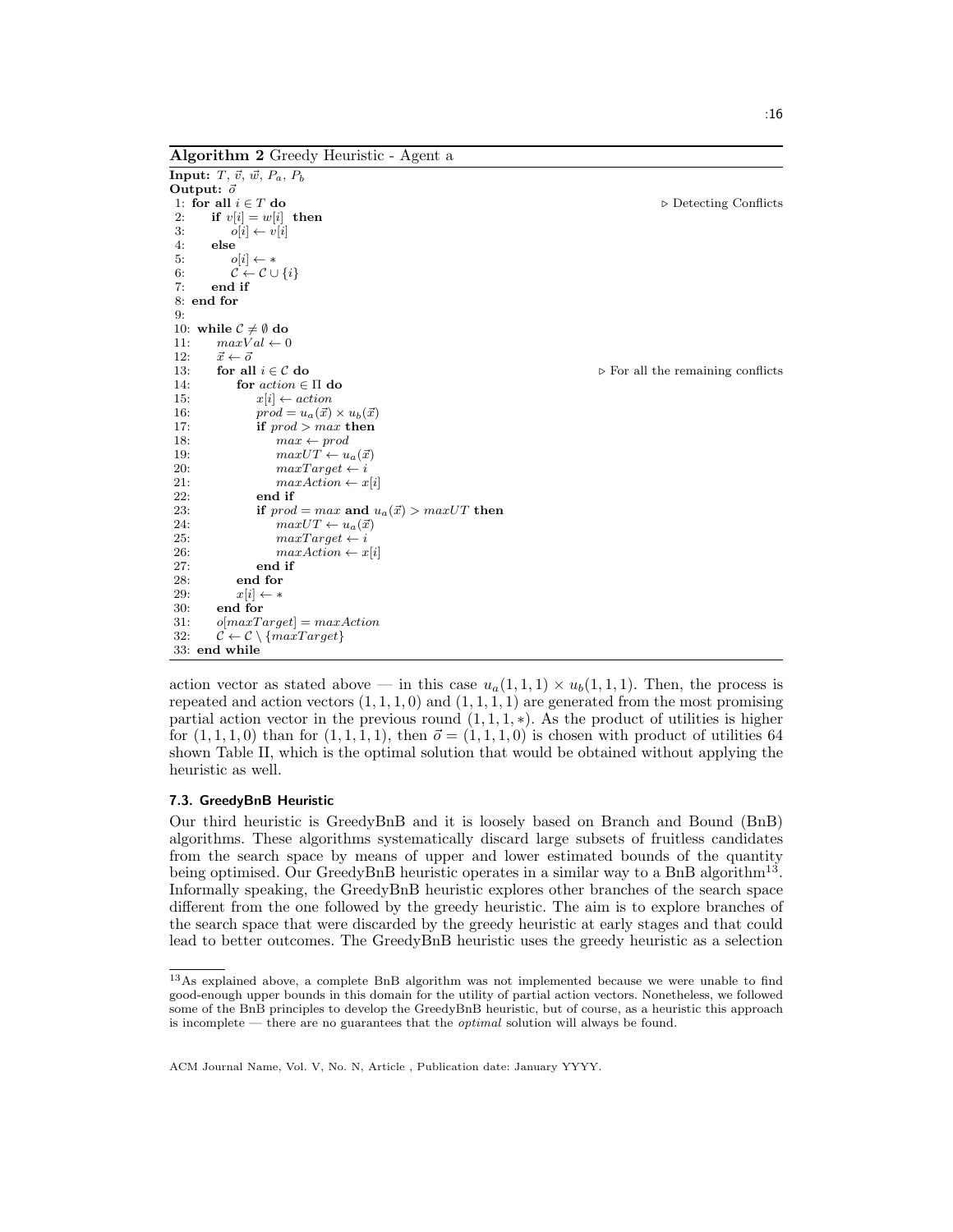algorithm to prioritise options. In particular, our GreedyBnB uses the Greedy heuristic to estimate a lower bound for the utility of partial action vectors. That is, given a partial action vector, we estimate its utility to be, at least, the utility of the solution obtained when the greedy heuristic is applied to that partial action vector.

Algorithm 3 GreedyBnB Heuristic - Agent a

```
Input: T, \vec{v}, \vec{w}, P_a, P_bOutput: \vec{o}<br>1: for all i \in T do
                                                                                                            ▷ Detecting Conflicts
 2: if v[i] = w[i] then
 3: t[i] \leftarrow v[i]<br>4: else
         else
 5: t[i] \leftarrow *6: end if
 7: end for
 8:
 9: \{\vec{o}, \maxVal\} = \text{greedySolution}(\vec{t}) . \triangleright Obtain a solution with greedy heuristic
10: L.add(\{\vec{t}, \vec{o}, maxVal\})11:
 12: while L is not empty \bf{do} \triangleright Explore other possible solutions
 13: \{\vec{x}, \vec{y}, ut\} \leftarrow L.removeFirst()
14: if ut > maxVal or (ut = maxVal and u_a(\vec{y}) > u_a(\vec{o})) then<br>15: maxVal \leftarrow utmaxVal \leftarrow ut16: \vec{o} \leftarrow \vec{y}17: L.prune(maxVal)18: end if
 19: for all i \in conflicts(\vec{x}) do
20: for \begin{array}{ll}\n\text{for } \text{action} \in \Pi \text{ do} \\
21: & x[i] \leftarrow \text{action}\n\end{array}x[i] \leftarrow action22: {ut, \vec{y}} = greedySolution(\vec{x})23: if ut > maxVal or (ut = maxVal and u_a(\vec{y}) > u_a(\vec{o})) then<br>24: L.add(\{\vec{x}, \vec{u}, ut\})L.add(\{\vec{x}, \vec{y}, ut\})25: end if
              end for
27: x[i] \leftarrow *28: end for
 29: end while
```
Algorithm 3 lists our GreedyBnB heuristic. Firstly, it constructs a partial action vector  $t^2$ with all the conflicts detected (Lines 1-7). Secondly, it uses the greedy heuristic to obtain a solution to the partial action vector created (Line 9). Then, it adds the partial action vector, the greedy solution and its utility to the list  $L$  (Line 10), which is ordered by decreasing values of utility of the greedy solution obtained. While  $L$  is not empty, we retrieve the first element of the ordered list. If this has higher utility than the best solution seen so far, the solution is recorded as the best one seen so far and all the nodes in the list that have less utility are pruned (Lines 14-18). After this, we generate all the possible partial action vectors that arise from considering the possible actions (granting/1 or denying/0) for all the remaining conflicts in the partial action vector retrieved from the list (Lines 19-28). If the greedy solution for any of these partial action vectors produces a higher utility than the best solution seen so far, we add this partial action vector (which will have one conflict less than the partial action vector retrieved from the list), its greedy solution and the utility of the solution to the ordered list (Lines 22-25).

Example 7.3. Suppose Example 4.4. The first step is to create partial action vector  $t = (1, 1, \ast, \ast)$ , resulting from i<sub>3</sub> and i<sub>4</sub> being conflicts. After this, we get a solution using the Greedy heuristic, which would be  $\vec{o} = (1, 1, 1, 0)$  with 64 as the product of utilities as discussed in Example 7.2. Then, we add  $\{(1, 1, *, *,), (1, 1, 1, 0), 64\}$  to the list L. While L is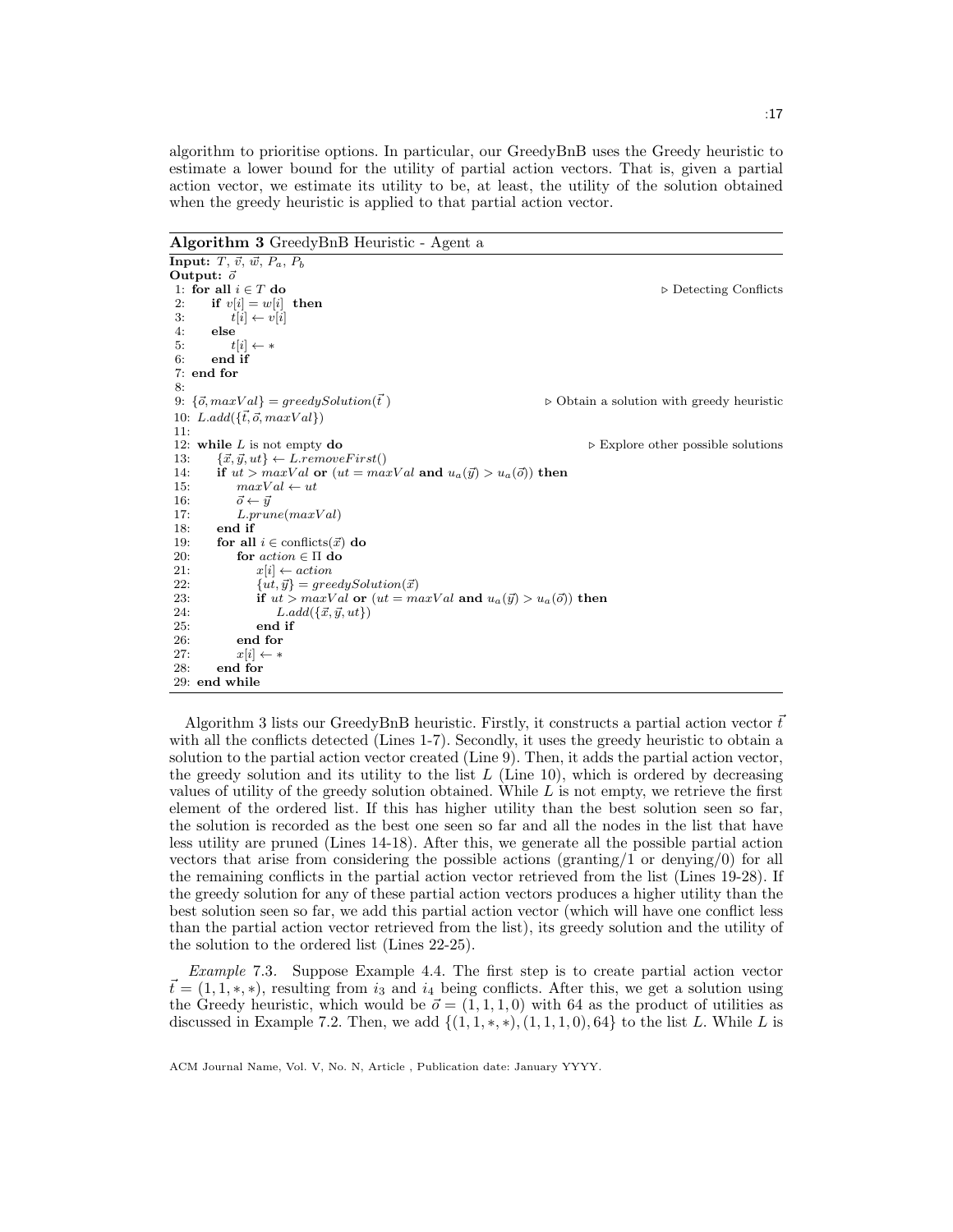not empty, we extract its first element and update the best solution seen so far if need be. In this case, the first element will be the one we just added so it is also the best solution seen so far. Then, for each of the conflicts not solved yet  $(i_3 \text{ and } i_4)$ , all possible partial action vectors are generated — i.e.,  $(1,1,0,*), (1,1,1,*), (1,1,*,0), (1,1,*,1)$  — and a greedy solution is obtained for each partial action vector. If the greedy solution of any of these partial action vectors is better than the best solution seen so far, then we add them to the list L. In this example, none of the partial action vectors is better than the greedy solution, which we already know is the optimal, so no new elements are added into the list L, and the algorithm will return  $\vec{o} = (1, 1, 1, 0)$ , which is the same (optimal) solution that would have been obtained had the mechanism without heuristics been applied.

Finally, it is worth noting that the GreedyBnB heuristic can also be implemented in a similar way to anytime algorithms. These algorithms can be interrupted before they end but will still provide a valid solution if interrupted, and are expected to produce increasingly good solutions the more time they are given to run. In particular, we could implement the heuristic so that it stops after a given amount of time, and this is explored further below in Section 8. When the heuristic stops, it will return the best solution seen so far. In the experiments section we describe the performance achieved with the heuristic at various cutoff points.

# 8. EXPERIMENTAL RESULTS

We conducted a series of experiments to compare the performance of our proposed negotiation mechanism with and without heuristics empirically by measuring the number of action vectors considered and the execution time required to find a solution, as well as the maximum product of utilities obtained.

#### 8.1. Experimental Setting

We implemented our mechanism and heuristics in Java and report experiments conducted on a 3.1 GHz Intel Core i5 iMac with 8 GB RAM. The rationale for the parameters explained below was the following: wherever there was a real value or distribution of one of the parameters in real Social Media, we used that to inform the values considered; and if there was no information about the real value of distribution of the parameters considered, then we used a different random value for each experiment conducted. In all the experiments, we performed 1000 different simulations in order to support the findings with statistically significant evidence.

We considered 3 relationship types, which is in line with related literature on online communities and social networks [Raad et al. 2013; Hogg et al. 2008]. Besides, we considered different numbers of target agents — 10 to 200 in increments of 10 — based on typical realworld values, given that the average user on Facebook has 130 friends [Quercia et al. 2012]. We also considered a maximum intimacy value  $\mathcal Y$  of 10, i.e. an intimacy range of [0,10]. Note that the maximum intimacy value does not have any effect on the performance of the mechanism, as it just defines a range of real values for the possible intimacy values. If another range of real values is used, the intimacy values would be scaled but the results would be the same in terms of the solution agreed.

For the parameters for which there is no real data or information about their distribution, we chose to randomise them to minimise the introduction of any bias and to allow us to repeat the experiments multiple times to understand the behaviour of the mechanism under different conditions. That is, we generated a random matrix of intimacies among agents, random assignment of agents to the 3 relationship types considered, and random privacy policies for both negotiating agents. Moreover, we ensured that for each situation, there was at least one conflict  $\frac{d}{dx}$  if not, we reinitialised the matrix and privacy policies until at least one conflict occurred.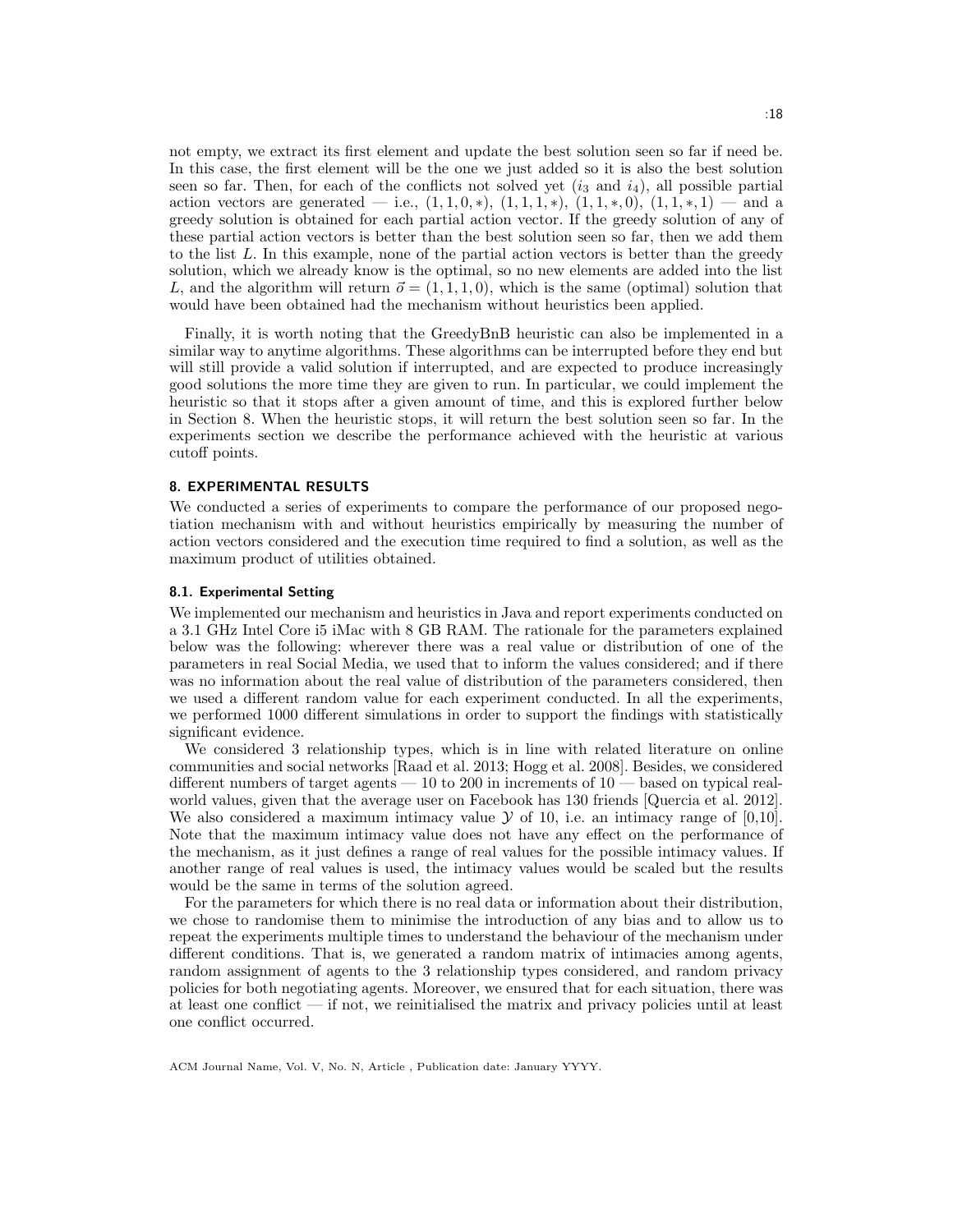After this, we ran the negotiation mechanism with and without heuristics to obtain the solution to this situation and accounted for the number of action vectors each approach needed to explore and, where available, the utility of the solution achieved and the execution time needed to achieve the solution. As explained below, there were situations in which not all the approaches were able to produce an actual solution in reasonable time.

Finally, when using the mechanism with heuristics, we varied the parameters of the particular heuristic should they have one. The heuristics that can be parametrised are the distance-based heuristic and the GreedyBnB heuristic. For the distance-based heuristic one can use a different importance threshold  $\varphi$  as described in Section 7.1. In particular, we show the performance of different values for this parameter in Sections 8.2, 8.3, and 8.4. These values were  $\varphi = \{0.5, 1, 2, 3, 4\}$ . Higher values for the importance threshold did not remove enough action vectors and took approximately the same time as the mechanism without heuristics, while lower values for the importance threshold had too much utility loss. Regarding the GreedyBnB heuristic, it can be interrupted before it ends but will still provide a valid solution if interrupted as described in Section 7.3 — though it is expected to produce increasingly good solutions the more time they are given to run. In section 8.5, we illustrate the performance achieved with the heuristic at various cutoff points (after 30, 50, 100, 200, and 500 ms). More cutoff points were considered, but these were the most representative ones to be shown in the figures.

#### 8.2. Number of Action Vectors



Fig. 2. Average number of action vectors considered per number of agents. Note that Y-axis uses a logarithmic scale.

We measured the number of action vectors to come up with a reasonable estimate of expected execution time, because for more than 40 target agents the experiments where heuristics were not used would not finish after 7 days running. This indicated that without heuristic pruning the negotiation mechanism is not usable in practice. Figure 2 shows the average number of action vectors (including partial action vectors when using the heuristics) that each approach would need to consider to solve the problem given a number of agents. The plot also shows that the lower  $\varphi$  for the distance-based heuristic, the lower the number of action vectors considered. This is because for low  $\varphi$  values more actions are detected as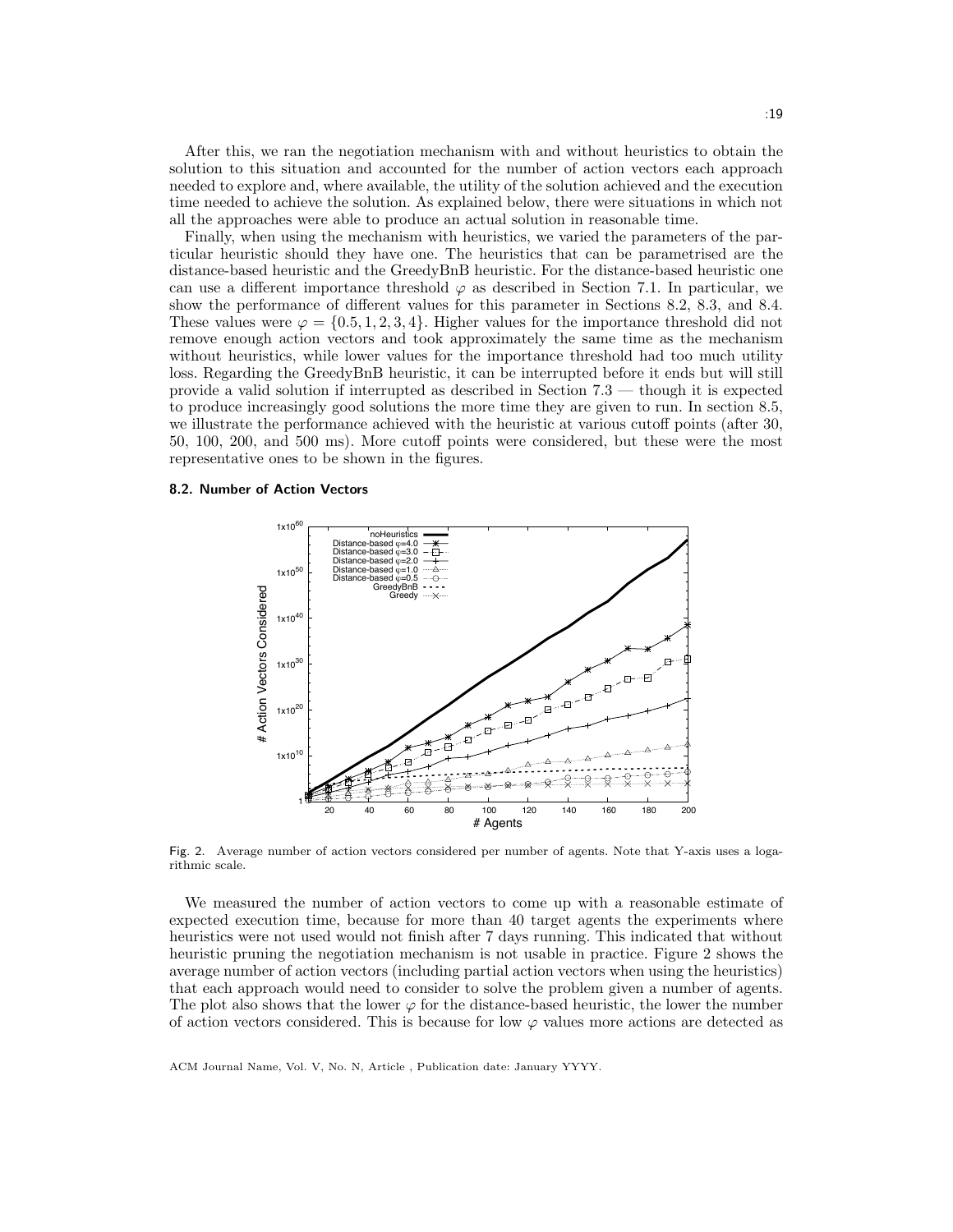being more important for one negotiating agent than for the other, so fewer action vectors are generated. We can also observe that both Greedy and GreedyBnB perform similarly, though Greedy considers fewer action vectors. Obviously, GreedyBnB requires more action vectors because it needs to invoke the Greedy heuristics several times to compute a solution.

### 8.3. Quality of Solutions



Fig. 3. Average % of utility (product) loss for different numbers of target agents. As before, we were only able to obtain results for up to 40 target agents without heuristics.



Fig. 4. Raw utility product for different numbers of target agents, heuristic and non-heuristic approaches.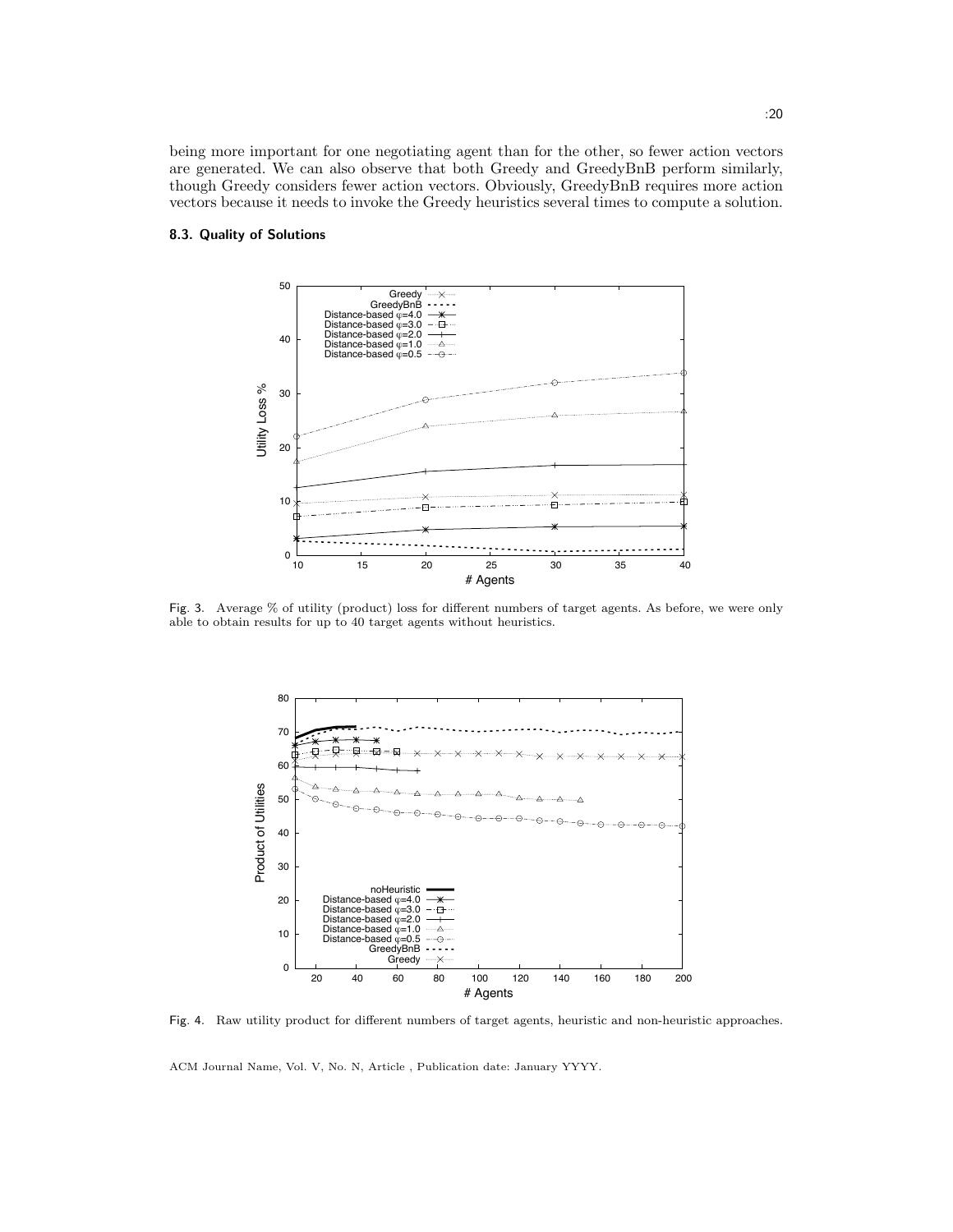In this section, we analyse the differences between the mechanism with and without heuristics in terms of the quality of the deals achieved. Note that the quality of the solutions achieved also tells us the quality of the action vectors that were discarded by the mechanism with the heuristics recall solutions are just action vectors, so if the solutions achieved are of less quality than the ones without heuristics, then this means that the heuristics mistakenly discarded action vectors that were of high quality. In particular, we analysed the quality of the solution achieved considering 3 main metrics: i) the percentage loss in the product of utilities when using the mechanism with heuristics with respect to the mechanism without heuristics; ii) the raw product of utilities for all approaches (mechanism with and without heuristics); and iii) the minimum utility all users get when a solution is found for all approaches (mechanism with and without heuristics).

Figure 3 shows the percentage of utility lost when using heuristics compared to the optimal solution. All heuristics have an impact on optimality, but the best results are obtained with the GreedyBnB heuristic and the distance-based heuristic with  $\varphi = 4$ . However, if we consider the number of action vectors considered before returning a solution (as shown in Figure 2), the GreedyBnB heuristic is the one that generally offers the best tradeoff between number of action vectors and utility loss. Moreover, in order to determine how well the heuristics scale when increasing the number of target agents, Figure 4 shows the total product of utilities achieved by each approach. For  $\varphi \in \{1, 2, 3, 4\}$  we had the same problem as without use of any heuristic, i.e., we could not obtain results in reasonable time for more than a small number of target agents. In contrast to this, the Greedy and GreedyBnB heuristics scale by far better and clearly outperform the distance-based heuristic with  $\varphi = 0.5$ , which prunes enough action vectors to produce results in reasonable time for all numbers of target agents considered. We can also observe that when the number of targets increases, GreedyBnB loses less percent of utility with respect to the optimal one. Finally, we can also observe that GreedyBnB clearly outperforms Greedy in terms of utility. Greedy algorithms mostly (but not always) fail to find the globally optimal solution, because they usually do not exhaustively consider the whole space, and may make commitments to certain choices too early, which prevent them from finding the best overall solution later. Using GreedyBnB, we consider branches of the search space that were initially discarded by Greedy which usually leads to finding a better solution. However, exploring more branches of the search space also comes at a cost — as we have seen previously, GreedyBnB obviously needs to consider many more action vectors than Greedy. In the following section, we assess the difference between these two in terms of actual execution time.

Finally, we sought to assess the quality of the results obtained in terms of the extent individual privacy preferences were being covered. To this aim, we also considered what is the minimum utility achieved among negotiating agents for each deal, i.e., which is the utility for the negotiating agent that is least favoured in the negotiation. Figure 5 shows the minimum utility achieved among negotiating agents for each deal considering different numbers of target agents, and heuristic and non-heuristic approaches. We can see that, without heuristics, the negotiating agent that ends up with the lowest utility will always have a utility of at least 7.5. Considering the utility function (Definition 8) and the maximum intimacy value  $\mathcal Y$  of 10, the maximum utility that negotiating agents can achieve is 10, though this would only be for the case that the deal chosen is the one that favours them the most, which is not possible as compromises are usually done to achieve an agreement. Therefore, without heuristics the least favoured negotiating agent has always at least 75% of their preferences covered — in other words, it will only lose at most  $25\%$  in utility. Moreover, this increases to  $\approx 78\%$  as the number of target agents increases, because there are more opportunities to find better compromises. Regarding the use of the mechanism with heuristics, the GreedyBnB is again the best heuristic, so that the mechanism with that heuristic provides roughly the same values as the mechanism without heuristics.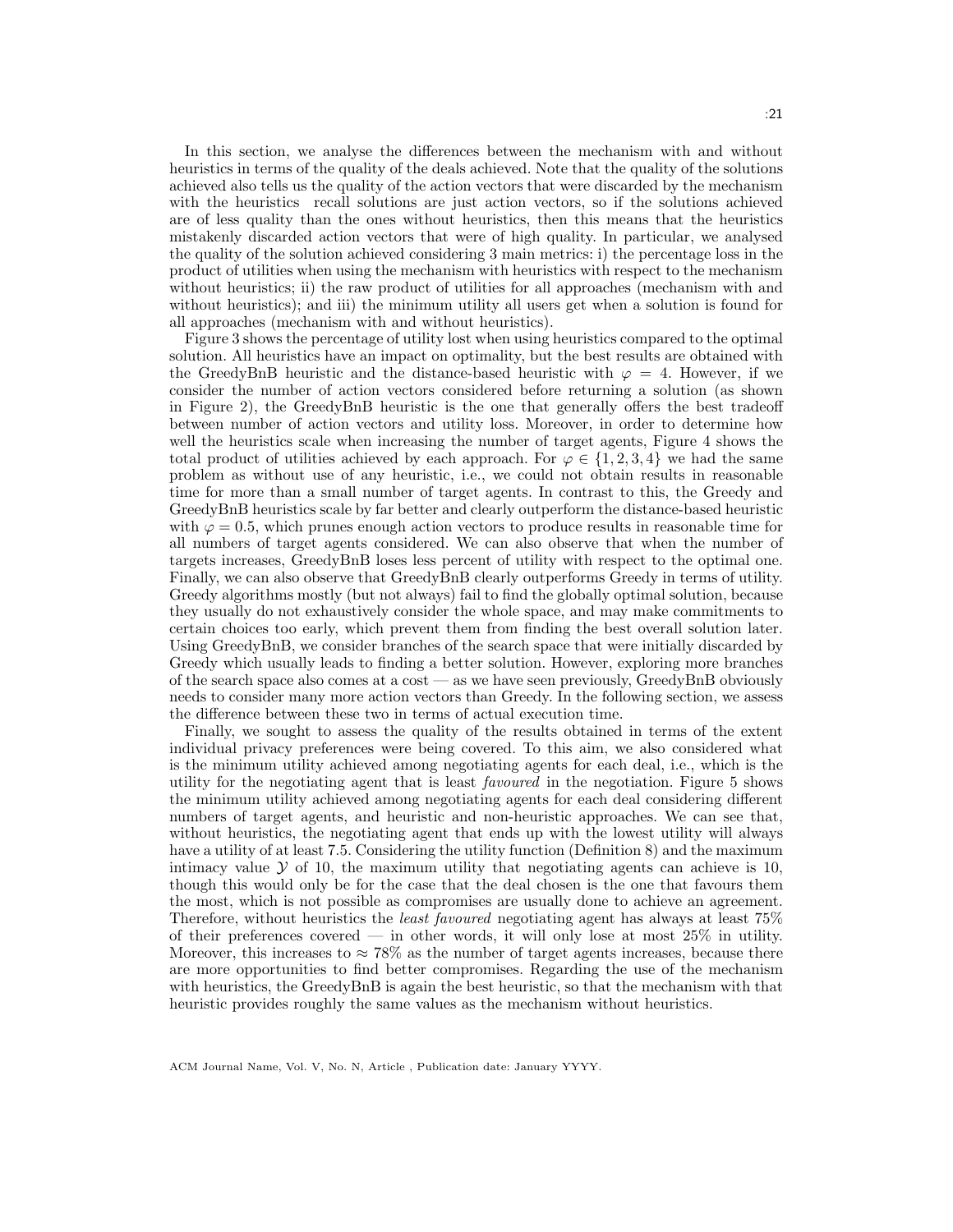

Fig. 5. Minimum utility for different numbers of target agents, heuristic and non-heuristic approaches.

#### 8.4. Execution Time

As we were able to obtain results in reasonable time for all the possible configurations when Greedy and GreedyBnB heuristics were used, we were able to compare them in terms of execution time to complement the results obtained in terms of number of action vectors needed to compute a solution. We obviated the distance-based heuristic here because we were only able to obtain results in reasonable time with  $\varphi = 0.5$ , but with this  $\varphi$  value, the heuristic produced results that are very far from the optimal (up to more than 30%).



ACM Journal Name, Vol. V, No. N, Article , Publication date: January YYYY.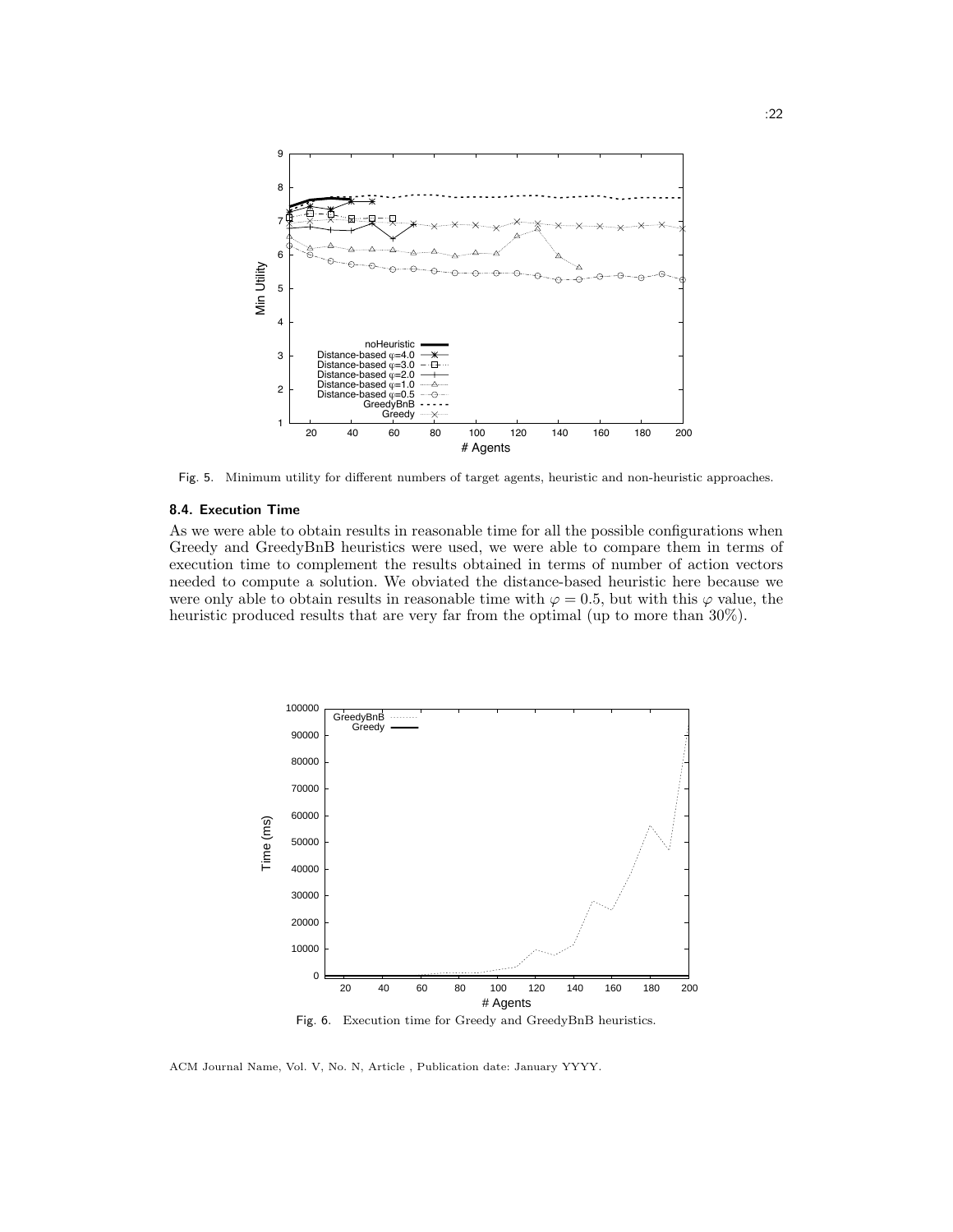Figure 4 shows execution times for the Greedy and GreedyBnB heuristics. We can observe that, from 120 target agents upwards, the GreedyBnB heuristic takes more than  $\approx 100$ seconds to compute a solution while the Greedy heuristic needs less than 30ms. Clearly, adding 100 seconds to the process of posting an item could be considers too much for users of social media. However, the Greedy heuristic, which would be fast enough, usually implies a loss of utility of around 10%. Thus, use of any of these two heuristics might be ultimately unsuitable for implementation in a practical tool to resolve actual privacy policy conflicts in social media. Can we find a method that lies somewhere "between" these two that better balances the tradeoff between execution time and optimality?

#### 8.5. Exploiting GreedyBnB anytime capabilities

To come up with such a method, we repeated the experiments, this time exploiting the anytime capabilities of GreedyBnB. In particular, we limited the available computation time to a specific bound as suggested in section 7, i.e., we stopped looking for further possible solutions after a given amount of time elapsed.



Fig. 7. Utility considering different time bounds for GreedyBnB heuristic.

Figure 5 shows the utility achieved for some temporal bounds compared to that obtained using the unbounded version of GreedyBnB. It also shows the results for the Greedy heuristic as a lower bound for the utility achieved. As expected, the more time GreedyBnB is given, the better the results obtained. Importantly, we can see that with 500ms the results obtained would be very similar to unbounded GreedyBnB, and much better than those achieved using the Greedy heuristic. For instance, for 200 agents the difference between running unbounded GreedyBnB (with a runtime of 100 seconds) and its bounded version limited to 500ms is less than 3%.

#### 8.6. Discussion

The main conclusion from our experiments is that the negotiation mechanism cannot be used in practice for realistic numbers of target agents without the complexity reduction provided by our heuristics. For 200 target agents, for example, we would need to consider  $\approx 10^{50}$ action vectors. Moreover, although for a limited number of target agents the distance-based heuristic performs well for some parameter choices, the greedy-based heuristics generally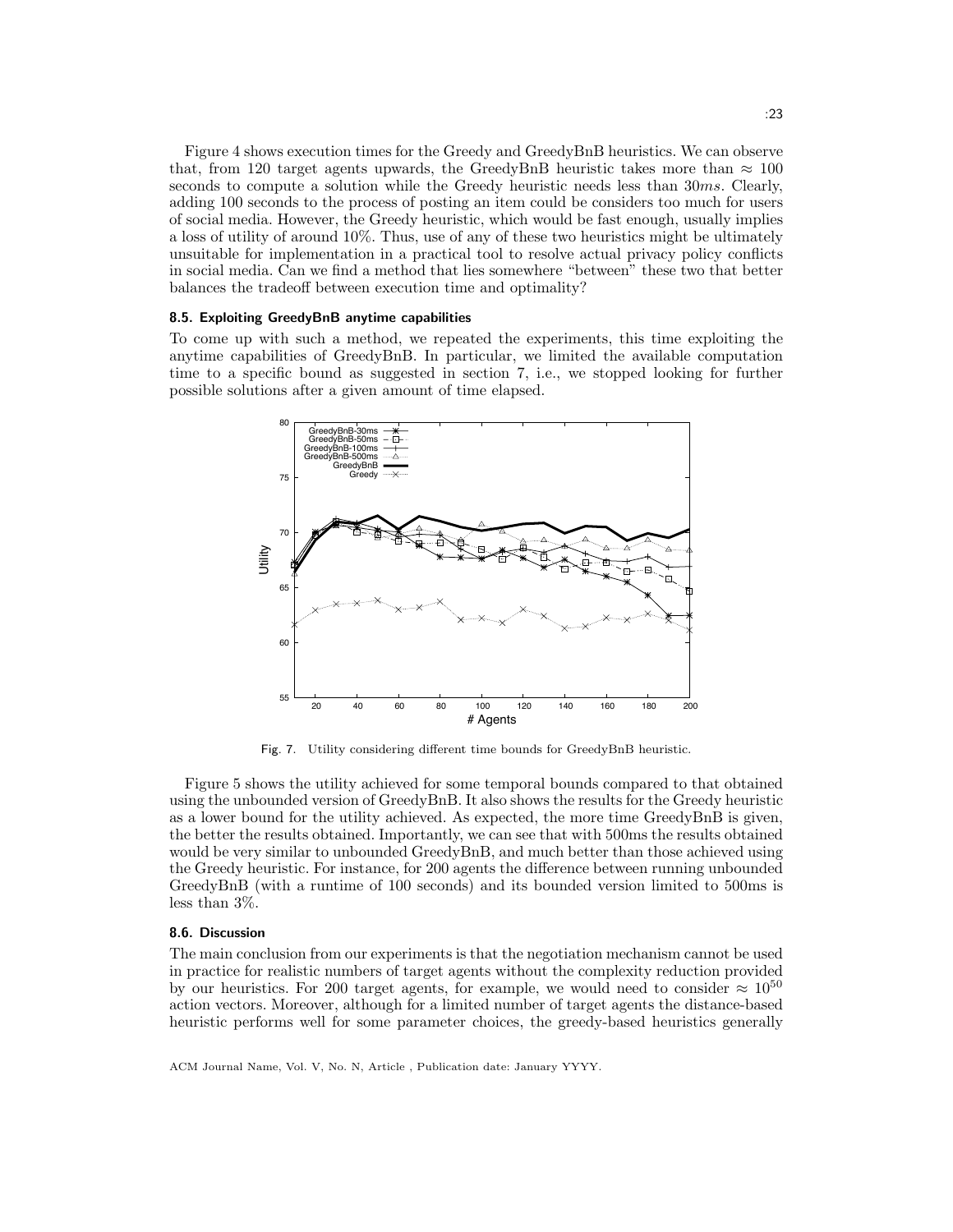outperforms it both in terms of complexity reduction and in terms of loss of utility, at least for larger numbers of agents. In particular, using the greedy heuristic seems to achieve very good results regarding the number of action vectors considered and execution time — for 200 agents it would consider only  $\approx 10^3$  action vectors and would take 30ms, for example — while incurring a loss of optimality that could be acceptable: the heuristics would allow us to reach agreement with 200 target agents while sacrificing only around 10% of utility compared to the non-heuristic version of the algorithm. Using the GreedyBnB heuristic achieves outstanding results in terms of loss of optimality but is worse than Greedy in terms of the number of action vectors considered and execution time required. However, choosing the appropriate parameters to bound the execution time of GreedyBnB seems to achieve the best tradeoff between optimality and execution time. For instance, for 200 agents the bounded version of GreedyBnB would sacrifice only around 3% of the utility obtained while taking only 500ms, which seems to be fast enough for actual use in common social media applications.

#### 9. RELATED WORK

Over the last few years, many studies have been devoted to improving user privacy in social media. Until now, these mechanisms have often been shown not to effectively protect privacy and sensitive information [Zheleva and Getoor 2009; Madejski et al. 2011]. To address this problem, many approaches have recently emerged, e.g. [Carminati et al. 2009; Fong 2011; Fang and LeFevre 2010; Ali-Eldin and van den Berg 2014]. In particular, AI and Multi-agent Systems approaches have been suggested as appropriate to control socio-technical systems like social media [Singh 2013] and as a foundation for social computing[Rovatsos 2014]. Such et al. [Such et al. 2014] present an extensive review of agent and Multi-agent Systems approaches that deal with preserving privacy. An example of these kind of approaches to manage privacy in Social Media is the work of Krupa and Vercouter [Krupa and Vercouter 2012; Ciortea et al. 2012], which proposes an agent-based framework to control information flows in Social Networks. Another example is the work of Kökciyan and Yolum [Kökciyan and Yolum 2014], which proposed an agent-based framework for privacy management and detection of violations based on commitments. Finally, Such et al. [Such et al. 2012] proposed the first agent-based mechanism to decide whether personal information is shared and with whom based on information-theoretic measures of intimacy and privacy . However, all of these approaches do not consider the problem of items that may affect more than one user, and do not support multiple users agreeing on to whom these items are shared. Therefore, these approaches do not consider the privacy preferences of all of the users affected by an item when deciding to whom and whether or not information is shared.

Few works have actually been proposed to deal with the problem of collaboratively defining privacy policies for shared items between two or more users of a social media site. We shall discuss them and how they relate to our work in the following paragraphs.

Wishart et al. [Wishart et al. 2010] propose a method to define privacy policies collaboratively. Their approach is based on a collaborative definition of privacy policies in which all of the parties involved can define strong and weak preferences. They define a privacy language to specify users' preferences in the form of strong and weak conditions, and they detect privacy conflicts based on them. However, this approach does not involve any automated method to resolve conflicts, only some suggestions that users may want to consider when they try to resolve such conflicts manually.

The work described in [Squicciarini et al. 2009] is based on an incentive mechanism where users are rewarded with a quantity of numeraire each time they share information or acknowledge other users (called co-owners) who are affected by the same item. When there are conflicts among co-owners' policies, the use of the Clark Tax mechanism is suggested, where users can spend their numeraire bidding for the policy that is best for them. As stated in [Hu et al. 2011], the usability of this approach may be limited, because users could have

ACM Journal Name, Vol. V, No. N, Article , Publication date: January YYYY.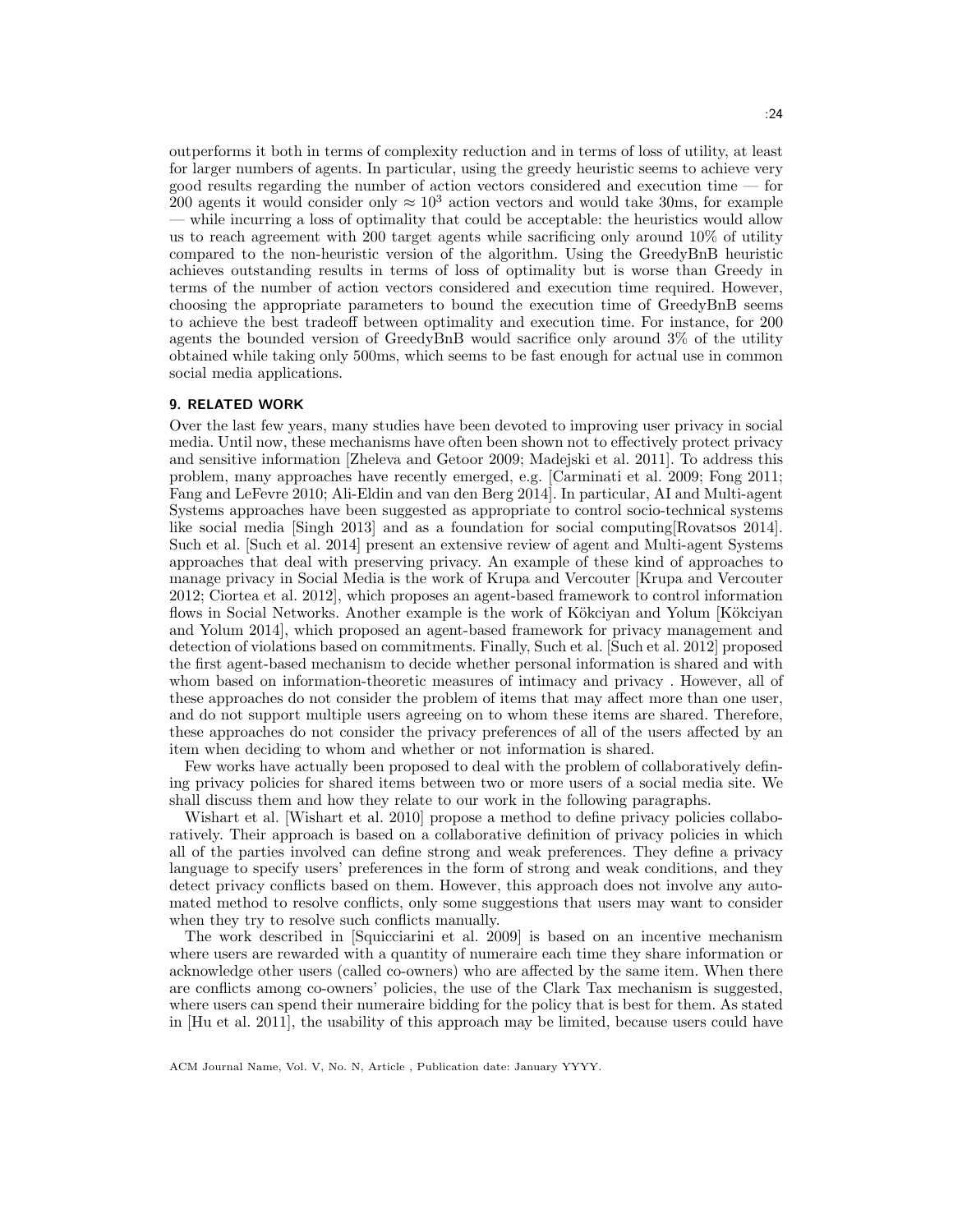difficulties in comprehending the mechanism and specify appropriate bid values in auctions. Moreover, the auction process adopted in their approach implies that only the winning bid determines who will be able to access the data, instead of accommodating all stakeholders' privacy preferences.

In [Hu et al. 2011], users must manually define their *trust* to other users, the sensitivity that each of the items has for them, and their general privacy concern. Then, the authors use these parameters to calculate two main measures, privacy risk and sharing loss. In particular, they calculate the privacy risk and the sharing loss on what they call segments — in our terminology, a segment equals the set of agents in conflict — as a whole, i.e. all of the agents in these segments are assigned the action preferred by either one party or the other in the negotiation. That is, in our terminology only two action vectors —  $\vec{v}$  and  $\vec{w}$ induced by the privacy policies  $P_a$  and  $P_b$  respectively — are considered, and the action vector chosen is the one that maximises the tradeoff between privacy risk and sharing loss. Clearly, not considering other possible action vectors could lead to outcomes that are far from optimal.

Finally, there are also related approaches based on voting in the literature [Carminati and Ferrari 2011; Thomas et al. 2010; Hu et al. 2012]. In these cases, a third party collects the decision to be taken (granting/denying) for a particular friend from each party. Then, the authors propose to aggregate a final decision based on one voting rule (majority, veto, etc.). However, the rule to be applied is either fixed [Carminati and Ferrari 2011; Thomas et al. 2010] or is chosen by the user that uploads the item [Hu et al. 2012]. The problem with this is that the solution to the conflicts then becomes a unilateral decision (being taken by a third-party or by the user that uploads the item) and, thus, there is no room for users to actually negotiate and achieve compromise themselves. Moreover, in the latter case, it might actually be quite difficult for the user that uploads the item to anticipate which voting rule would produce the best result without knowing the preferences of the other users. The work presented in [Such and Criado 2014] provides an improvement over these fixed ways of aggregating privacy preferences from users by suggesting 3 different methods that would be selected depending on the particular situation, but again, only a limited number of aggregation methods is considered.

# 10. CONCLUSIONS

We presented an automated method for detecting and resolving privacy policy conflicts in social media applications. To resolve conflicts, we proposed the use of an automated negotiation mechanism. This mechanism is based on the intimacy among agents, which determines the utility of other agents' proposals. In using intimacy as the determining factor for utility, we followed the findings of most empirical studies with real users, which confirm that it is the main factor that influences their behaviour with regard to setting privacy policies. This suggests that our approach is sound in terms of modelling real users' preferences.

Moreover, in order to reduce the complexity of the negotiation mechanism proposed, we proposed three heuristics and showed through an experimental evaluation comparing the performance of the negotiation mechanism proposed with and without heuristics that: (i) use of the negotiation mechanism is not practicable without heuristics; (ii) the distance-based heuristic only performs well for a limited number of target agents; (iii) the greedy heuristic offers good tradeoffs between complexity and optimality when scaling up the number of target agents; and (iv) the best heuristic overall is GreedyBnB with a time bound. In particular, GreedyBnB bounded to 500ms would sacrifice only 3% in optimality in our experiments.

The research presented in this article is a stepping stone towards automated privacy policy negotiation. We plan to design and implement a social media app with our proposed conflict detection and resolution method, combining it with other existing tools to elicit intimacy and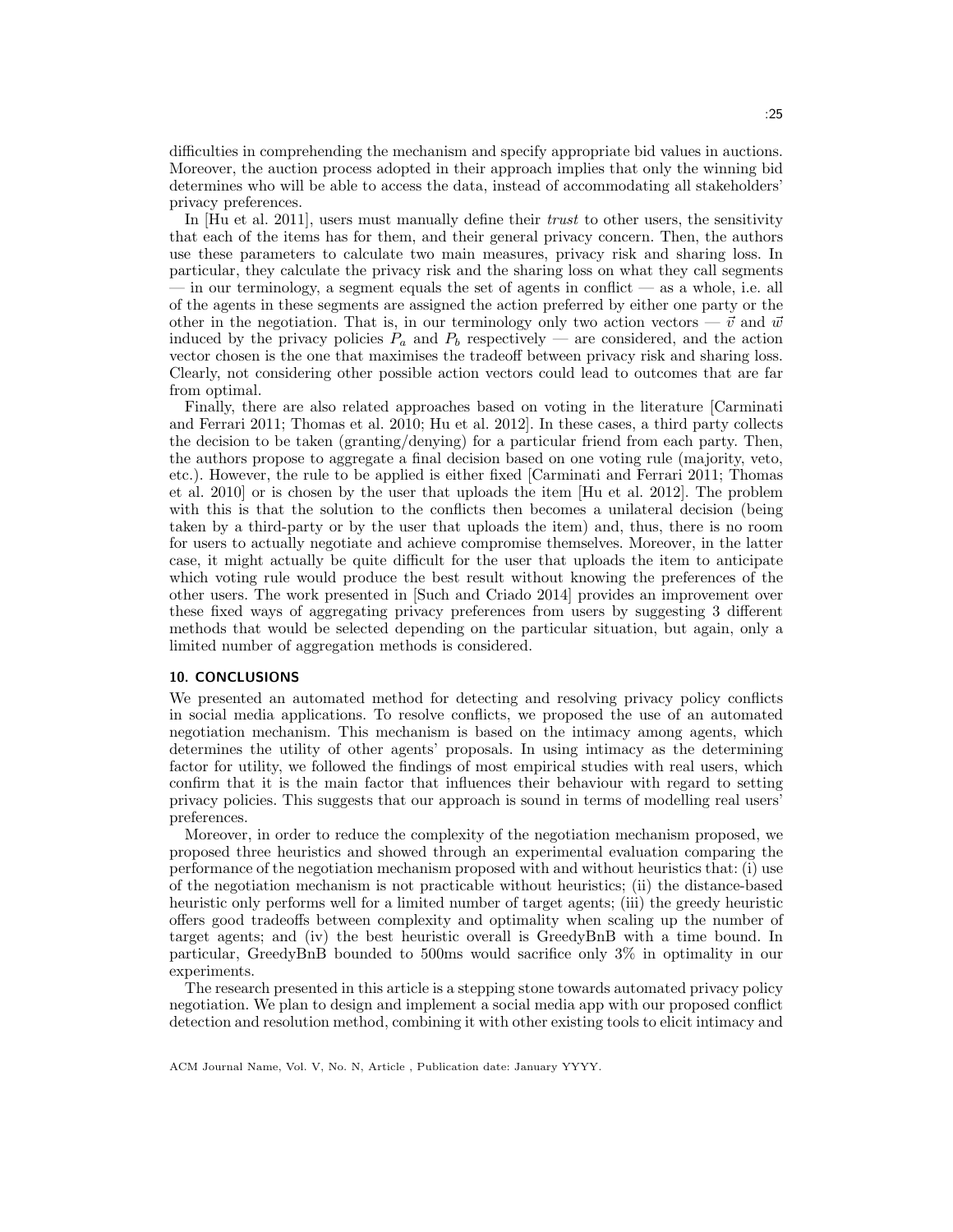relationship types such as [Fogués et al. 2014]. An interesting future line of research would be to consider the fact that disclosing items can also make relationships evolve [Such et al. 2012], which could play a role in shaping users' preferences about disclosure and negotiation outcomes. Finally, we would also like to extend our mechanism in order to consider the intimacy between the negotiating parties, which is known to influence negotiation strategies and, in particular, may determine to what extent negotiating parties are willing to concede during a negotiation [Sierra and Debenham 2007].

#### **REFERENCES**

- Amr Ali-Eldin and Jan van den Berg. 2014. A Self-disclosure Framework for Social Mobile Applications. In Proceedings of the 2014 6th International Conference on New Technologies, Mobility and Security  $(NTMS)$ . IEEE, 1-5.
- Joseph Bonneau and Sören Preibusch. 2010. The privacy jungle: On the market for data protection in social networks. In Economics of information security and privacy. Springer, 121–167.
- Barbara Carminati and Elena Ferrari. 2011. Collaborative access control in on-line social networks. In Collaborative Computing: Networking, Applications and Worksharing (CollaborateCom), 2011 7th International Conference on. IEEE, 231–240.
- Barbara Carminati, Elena Ferrari, and Andrea Perego. 2009. Enforcing access control in web-based social networks. ACM Transactions on Information and System Security (TISSEC) 13, 1 (2009), 6.
- Andrei Ciortea, Yann Krupa, and Laurent Vercouter. 2012. Designing privacy-aware social networks: a multi-agent approach. In Proceedings of the 2nd International Conference on Web Intelligence, Mining and Semantics. ACM, 1–8.
- Lorrie Cranor and Simson Garfinkel. 2005. Security and usability: designing secure systems that people can use. O'Reilly Media, Incorporated.
- George Danezis. 2009. Inferring privacy policies for social networking services. In Proceedings of the 2nd ACM workshop on Security and artificial intelligence. ACM, 5–10.
- Steve Duck. 2007. Human relationships. SAGE Publications Limited.
- Ulle Endriss. 2006. Monotonic concession protocols for multilateral negotiation. In AAMAS. ACM, 392–399.
- Lujun Fang and Kristen LeFevre. 2010. Privacy wizards for social networking sites. In *Proceedings of the* 19th international conference on World Wide Web (WWW). ACM, 351–360.
- Ricard Fogues, Jose M Such, Agustin Espinosa, and Ana Garcia-Fornes. 2015. Open Challenges in Relationship-Based Privacy Mechanisms for Social Network Services. International Journal of Human-Computer Interaction 31, 5 (2015), 350–370.
- Ricard L. Fogués, Jose M. Such, Agustin Espinosa, and Ana Garcia-Fornes. 2014. BFF: A tool for eliciting tie strength and user communities in social networking services. Information Systems Frontiers 16, 2 (2014), 225–237. DOI:http://dx.doi.org/10.1007/s10796-013-9453-6
- Philip W.L. Fong. 2011. Relationship-based access control: protection model and policy language. In Proceedings of the first ACM conference on Data and application security and privacy (CODASPY). ACM, 191–202.
- Carrie Gates. 2007. Access control requirements for web 2.0 security and privacy. IEEE Web 2, 0 (2007).
- Eric Gilbert. 2012. Predicting tie strength in a new medium. In Proceedings of the ACM 2012 conference on Computer Supported Cooperative Work (CSCW '12). ACM, New York, NY, USA, 1047–1056. DOI:http://dx.doi.org/10.1145/2145204.2145360
- Eric Gilbert and Karrie Karahalios. 2009. Predicting tie strength with social media. In Proceedings of the 27th international conference on Human factors in computing systems (CHI). ACM, 211–220.
- Mark Granovetter. 1973. The strength of weak ties. American journal of sociology 78, 6 (1973), 1360–1380. Kathryn Green, Valerian J. Derlega, and Alicia Mathews. 2006. Self-Disclosure in Personal Relationships.
- In The Cambridge Handbook of Personal Relationships. Cambridge University Press, 409–427.
- Ralph Gross and Alessandro Acquisti. 2005. Information revelation and privacy in online social networks. In Proceedings of the 2005 ACM workshop on Privacy in the electronic society (WPES). ACM, 71–80.
- Tad Hogg, Dennis M Wilkinson, Gabor Szabo, and Michael J Brzozowski. 2008. Multiple Relationship Types in Online Communities and Social Networks.. In AAAI Spring Symposium: Social Information Processing. 30–35.
- David J Houghton and Adam N Joinson. 2010. Privacy, social network sites, and social relations. Journal of Technology in Human Services 28, 1-2 (2010), 74–94.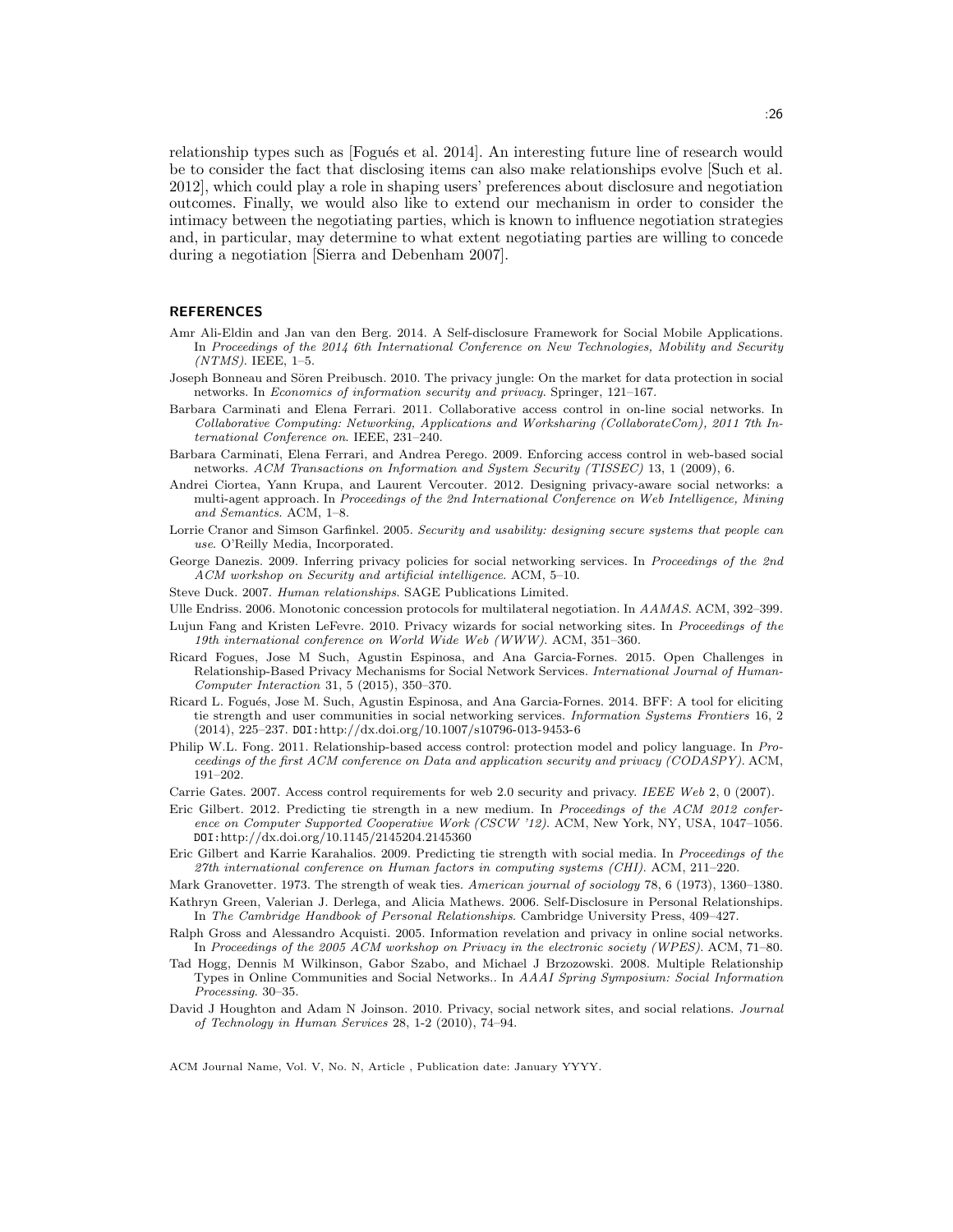- Hongxin Hu, G Ahn, and Jan Jorgensen. 2012. Multiparty access control for online social networks: model and mechanisms. IEEE Transactions on Knowledge and Data Engineering (2012).
- Hongxin Hu, Gail-Joon Ahn, and Jan Jorgensen. 2011. Detecting and resolving privacy conflicts for collaborative data sharing in online social networks. In Proceedings of the 27th Annual Computer Security Applications Conference (ACSAC). ACM, New York, NY, USA, 103–112. DOI:http://dx.doi.org/10.1145/2076732.2076747
- Nadin Kökciyan and Pınar Yolum. 2014. Commitment-Based Privacy Management in Online Social Networks. In First International Workshop on the Multiagent Foundations of Social Computing (MFSC@AAMAS-2014). 1–12.
- Yann Krupa and Laurent Vercouter. 2012. Handling privacy as contextual integrity in decentralized virtual communities: The PrivaCIAS framework. Web Intelligence and Agent Systems 10, 1 (2012), 105–116.
- Fernando Lopes, Michael Wooldridge, and Augusto Q. Novais. 2008. Negotiation among autonomous computational agents: principles, analysis and challenges. Artificial Intelligence Review 29, 1 (2008), 1–44.
- Michelle Madejski, Maritza Johnson, and Steven Bellovin. 2011. The Failure of Online Social Network Privacy Settings. Technical Report CUCS-010-11. Columbia University. 1–20 pages.
- Martin J Osborne and Ariel Rubinstein. 1990. Bargaining and markets. Vol. 34. Academic press San Diego.
- Daniele Quercia, Renaud Lambiotte, Michal Kosinski, David Stillwell, and Jon Crowcroft. 2012. The personality of popular facebook users. In Proceedings of the ACM 2012 conference on Computer Supported Cooperative Work (CSCW'12). 955–964.
- Elie Raad, Richard Chbeir, and Albert Dipanda. 2013. Discovering relationship types between users using profiles and shared photos in a social network. Multimedia Tools and Applications 64, 1 (2013), 141–170. DOI:http://dx.doi.org/10.1007/s11042-011-0853-7
- Jeffrey S. Rosenschein and Gilad Zlotkin. 1994. Rules of encounter: designing conventions for automated negotiation among computers. MIT Press. http://books.google.com/books?id=4ZhPMk3ftpoC
- Michael Rovatsos. 2014. Multiagent systems for social computation. In Proceedings of the 2014 international conference on Autonomous agents and multi-agent systems (AAMAS). IFAAMAS, 1165–1168.
- Carles Sierra and John Debenham. 2007. The LOGIC negotiation model. In AAMAS '07: Proceedings of the 6th international joint conference on Autonomous agents and multiagent systems. ACM, 1–8.
- Munindar P Singh. 2013. Norms as a basis for governing sociotechnical systems. ACM Transactions on Intelligent Systems and Technology (TIST) 5, 1 (2013), 21.
- Anna Cinzia Squicciarini, Mohamed Shehab, and Federica Paci. 2009. Collective privacy management in social networks. In Proceedings of the 18th international conference on World wide web (WWW). ACM, 521–530.
- Anna Cinzia Squicciarini, Smitha Sundareswaran, Dan Lin, and Josh Wede. 2011. A3P: adaptive policy prediction for shared images over popular content sharing sites. In Proceedings of the 22nd ACM conference on Hypertext and hypermedia (Hypertext). 261–270.
- Jessica Staddon, David Huffaker, Larkin Brown, and Aaron Sedley. 2012. Are privacy concerns a turn-off?: engagement and privacy in social networks. In Proceedings of the Eighth Symposium on Usable Privacy and Security (SOUPS). ACM, 1–13.
- Lior J Strahilevitz. 2005. A social networks theory of privacy. In American Law & Economics Association Annual Meetings. bepress, 42.
- Fred Stutzman, Ralph Gross, and Alessandro Acquisti. 2013. Silent Listeners: The Evolution of Privacy and Disclosure on Facebook. Journal of Privacy and Confidentiality 4, 2 (2013), 2.
- Jose M Such and Natalia Criado. 2014. Adaptive Conflict Resolution Mechanism for Multi-party Privacy Management in Social Media. In Proceedings of the 13th Workshop on Privacy in the Electronic Society. ACM, 69–72.
- Jose M. Such, Agustín Espinosa, and Ana García-Fornes. 2014. A Survey of Privacy in Multi-agent Systems. Knowledge Engineering Review 29 (2014), 313–344. Issue 03.
- Jose M. Such, Agustin Espinosa, Ana García-Fornes, and C. Sierra. 2012. Self-disclosure Decision Making based on Intimacy and Privacy. Information Sciences 211 (2012), 93–111.
- Kurt Thomas, Chris Grier, and David M Nicol. 2010. unfriendly: Multi-party privacy risks in social networks. In Privacy Enhancing Technologies. Springer, 236–252.
- Jose M. Vidal. 2010. Fundamentals of multiagent systems with NetLogo examples.
- Sami Vihavainen, Airi Lampinen, Antti Oulasvirta, Suvi Silfverberg, and Asko Lehmuskallio. 2014. the clash between Privacy and automation in Social Media. Pervasive Computing, IEEE 13, 1 (2014), 56–63.
- Yonggang Wang, Ennan Zhai, Eng Keong Lua, Jianbin Hu, and Zhong Chen. 2012. iSac: Intimacy Based Access Control for Social Network Sites. In Proceedings of the 2012 9th International Conference